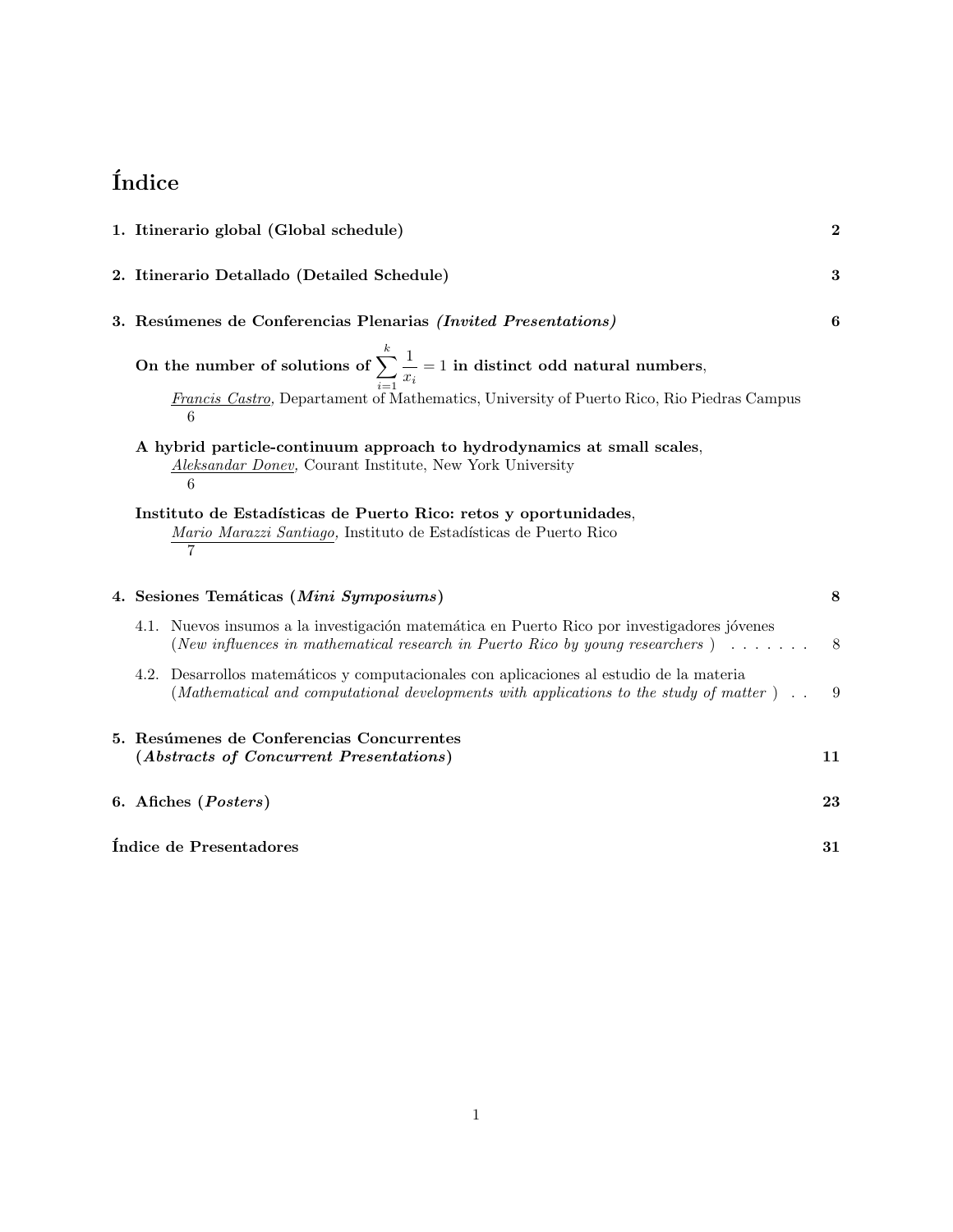# **1. Itinerario global (Global schedule)**

| Viernes 25 de febrero de 2011 (UPR Humacao) |                                                             |                     |                       |              |  |
|---------------------------------------------|-------------------------------------------------------------|---------------------|-----------------------|--------------|--|
| Hora                                        | <b>Teatro</b>                                               | Salón A             | Salón B               | Salón C      |  |
| $4:30-6:00$                                 | Registro                                                    |                     | Sesiones Concurrentes |              |  |
| $5:30-5:55$                                 |                                                             | M. Nadal            | J. Sotero             | D. Collins   |  |
| $6:00-6:25$                                 |                                                             | P. Negrón   R. Arce |                       | I. Henriquez |  |
| $6:30 - 7:00$                               | Receso y Mesas de Auspiciadores                             |                     |                       |              |  |
| $7:10 - 8:10$                               | Conf. Plenaria - Francis Castro                             |                     |                       |              |  |
| $8:10 - 9:30$                               | Actividad de Confraternización - Plazoleta frente al Teatro |                     |                       |              |  |

| Sábado 26 de febrero de 2011 (Palmas del Mar) |                                |                       |                        |                                   |                 |
|-----------------------------------------------|--------------------------------|-----------------------|------------------------|-----------------------------------|-----------------|
| Hora                                          | Flamboyán                      | Almendro              | Laurel                 | Roble                             | Hora            |
| $8:00 - 9:00$                                 |                                |                       | Registro y desayuno    |                                   |                 |
| $8:50 - 9:00$                                 |                                |                       | <b>Bienvenida</b>      |                                   |                 |
| $9:00 - 10:00$                                |                                |                       |                        | Conf. Plenaria - Aleksandar Doney |                 |
| $10:00 - 10:05$                               |                                |                       | Mesas de Auspiciadores |                                   |                 |
|                                               |                                | Sesiones Concurrentes |                        | Sesiones Temáticas                |                 |
| $10:05 - 10:30$                               | J. Ortiz                       | D. McGee              | K. Ríos-Soto           | M. Rojas                          | $10:05 - 10:40$ |
| $10:30 - 10:55$                               | E. Orozco                      | G. McKee              | L. Medina              | D. Bollman                        | $10:40 - 11:05$ |
| $10:55 - 11:20$                               | O. Colón                       | R. Arce               | J. Romero              | P. Negrón                         | $11:05 - 11:30$ |
| $11:20 - 11:45$                               | O. Yupanqui                    | R. Martinez           | M. Hernández           | J.Sotero                          | $11:30 - 11:55$ |
| $11:45 - 12:10$                               |                                |                       | Mesas de Auspiciadores |                                   |                 |
| $12:10-1:10$                                  |                                | Almuerzo - Asamblea   |                        |                                   |                 |
| $1:10-2:10$                                   | Conf. Plenaria - Mario Marazzi |                       |                        |                                   |                 |
| $2:10-2:15$                                   |                                |                       | Receso                 |                                   |                 |
|                                               | Sesiones Concurrentes          |                       |                        |                                   |                 |
| $2:15 - 2:40$                                 | G. Meléndez                    | A Díaz                | J. A. Ortiz            | A. Aparicio                       |                 |
| $2:40-3:05$                                   | L. Gordillo                    | F. Castro             | A. Villanueva          | E. Lozano                         |                 |
| $3:05 - 3:30$                                 | C. Araujo                      | R. M. Ortiz           | A. Vélez               | I. Henriquez                      |                 |
| $3:30 - 3:55$                                 | V. Beltran                     | R. Akhtar             | E. Suazo               | D. Torres                         |                 |
| $3:55 - 4:10$                                 |                                |                       |                        | Refrigerios                       |                 |
| $4:10 - 5:00$                                 |                                |                       |                        | Afiches                           |                 |
| 5:00                                          | Termina la actividad           |                       |                        |                                   |                 |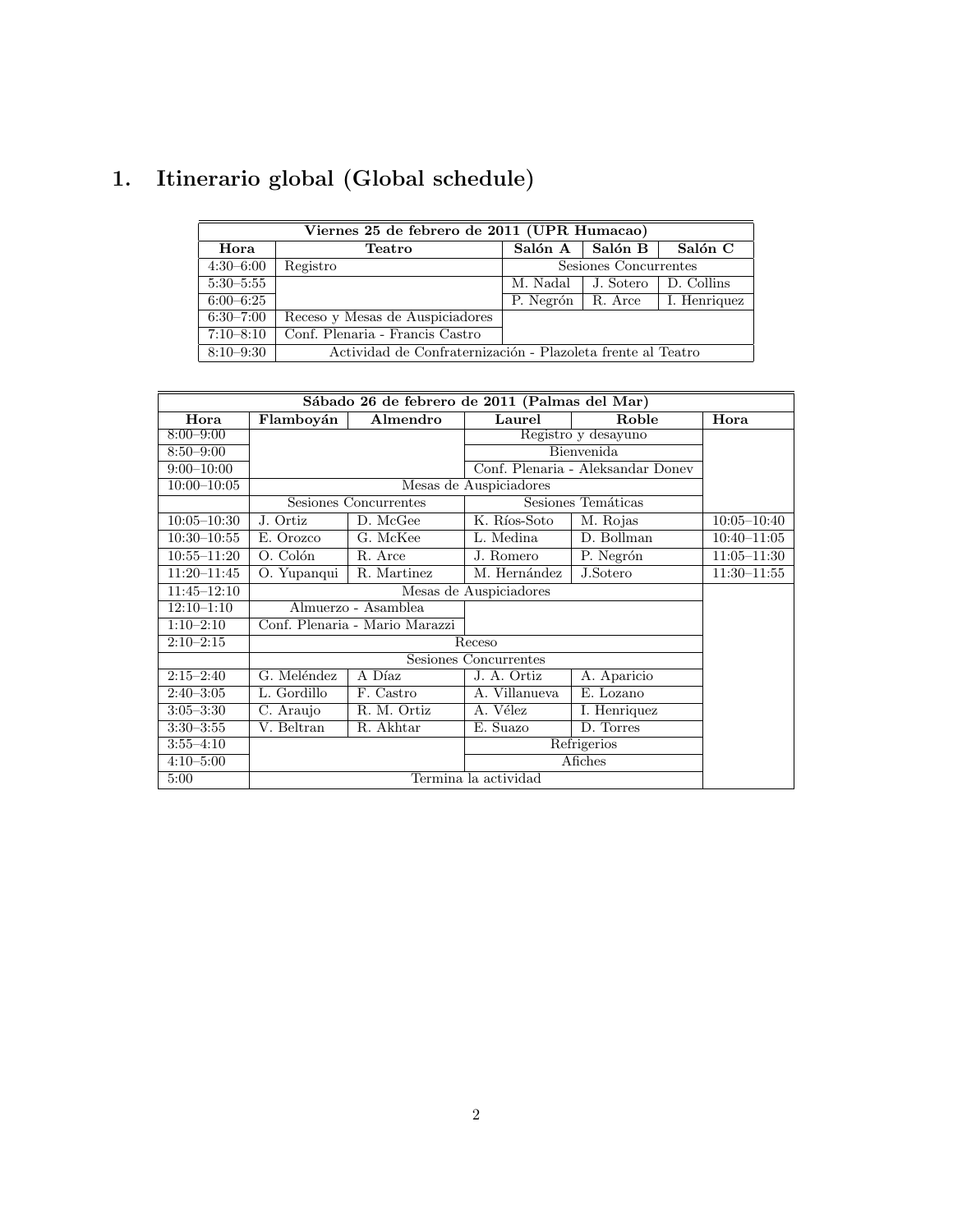# **2. Itinerario Detallado (Detailed Schedule)**

| Horario                                | Lugar            | Actividad                                                                                |  |  |
|----------------------------------------|------------------|------------------------------------------------------------------------------------------|--|--|
| $Viernes$ 25 de                        |                  |                                                                                          |  |  |
| febrero                                |                  |                                                                                          |  |  |
| 4:30-6:00                              | Vestíbulo Teatro | Registro                                                                                 |  |  |
| $5:30 - 5:55$                          |                  | <b>Conferencias Concurrentes</b>                                                         |  |  |
|                                        | Salón A          | Simulated Annealing with a Descent Method for Mathematical Mod-                          |  |  |
|                                        |                  | els of Chemical Kinetic Systems,                                                         |  |  |
|                                        |                  | Mónica Nadal-Quirós and Mariano Marcano.                                                 |  |  |
|                                        | Salón B          | Cómputos para simulaciones de dinámica molecular usando GPUs,                            |  |  |
|                                        |                  | Axel Rivera, Fernando Berríos Cádiz, y <u>José O. Sotero Esteva</u>                      |  |  |
|                                        | Salón C          | Algorithms to measure discrete and continuous symmetry,                                  |  |  |
|                                        |                  | Dennis Collins.                                                                          |  |  |
| $6:00 - 6:25$                          |                  | <b>Conferencias Concurrentes</b>                                                         |  |  |
|                                        | Salón A          | The volume derivative for the computation of fracture surfaces in                        |  |  |
|                                        |                  | strain space                                                                             |  |  |
|                                        |                  | Pablo V. Negrón-Marrero and Jeyabal Sivaloganathan.                                      |  |  |
|                                        | Salón B          | Búsqueda de Arreglos de Costas en GPUs y FPGAs,                                          |  |  |
|                                        |                  | Jose Ortiz Ubarri and Rafael Arce Nazario.                                               |  |  |
|                                        | Salón C          | Dispersal patterns of an invasive species with the use of MDiG: Ex-                      |  |  |
|                                        |                  | ploring the sensibility of simulations to different parameter values                     |  |  |
|                                        |                  | in the case of Mimosa pigra in Puerto Rico,                                              |  |  |
|                                        |                  | M. Julio Barragán-Arce and Iván Henriquez.                                               |  |  |
| Vestíbulo Teatro<br>6:30-7:00          |                  | Receso y Mesas de Exhibición                                                             |  |  |
| $7:10-8:10$<br>Teatro                  |                  | Conferencia Plenaria:                                                                    |  |  |
|                                        |                  | On the number of solutions of $\sum_{i=1}^{k} \frac{1}{x_i} = 1$ in distinct odd natural |  |  |
|                                        |                  | numbers,                                                                                 |  |  |
|                                        |                  | Francis Castro                                                                           |  |  |
| Plazoleta<br>8:10-9:30<br>frente<br>al |                  | Actividad de Confraternización (Cóctel)                                                  |  |  |
|                                        | Teatro           |                                                                                          |  |  |
| Sábado<br>$26$ de                      |                  |                                                                                          |  |  |
| febrero                                |                  |                                                                                          |  |  |
| 8:00-9:00                              | Roble y Laurel   | Registro y desayuno                                                                      |  |  |
| 8:50-9:00                              | Roble y Laurel   | <b>Bienvenida</b>                                                                        |  |  |
| $9:00 - 10:00$                         | Roble y Laurel   | Conferencia Plenaria:                                                                    |  |  |
|                                        |                  | A Hybrid Particle-Continuum Approach to Hydrodynamics at Small                           |  |  |
|                                        |                  | Scales,                                                                                  |  |  |
|                                        |                  | Aleksandar Donev.                                                                        |  |  |
| $10:00 - 10:05$                        | Pasillo          | Mesas de Exhibición                                                                      |  |  |
|                                        |                  | <b>Sesiones Temáticas</b>                                                                |  |  |
| $10:05 - 10:40$                        | Laurel           | Epidemic spread of influenza viruses and the role on dispersal and                       |  |  |
|                                        |                  | persistence by transient populations                                                     |  |  |
|                                        |                  | Karen R. Ríos-Soto, Baojun Song, and Carlos Castillo-Chavez.                             |  |  |
|                                        | Roble            | Mathematics of a Double-Walled Carbon Nanotube Model: Asymp-                             |  |  |
|                                        |                  | totic and Spectral Analysis                                                              |  |  |
|                                        |                  | Miriam Rojas-Arenaza.                                                                    |  |  |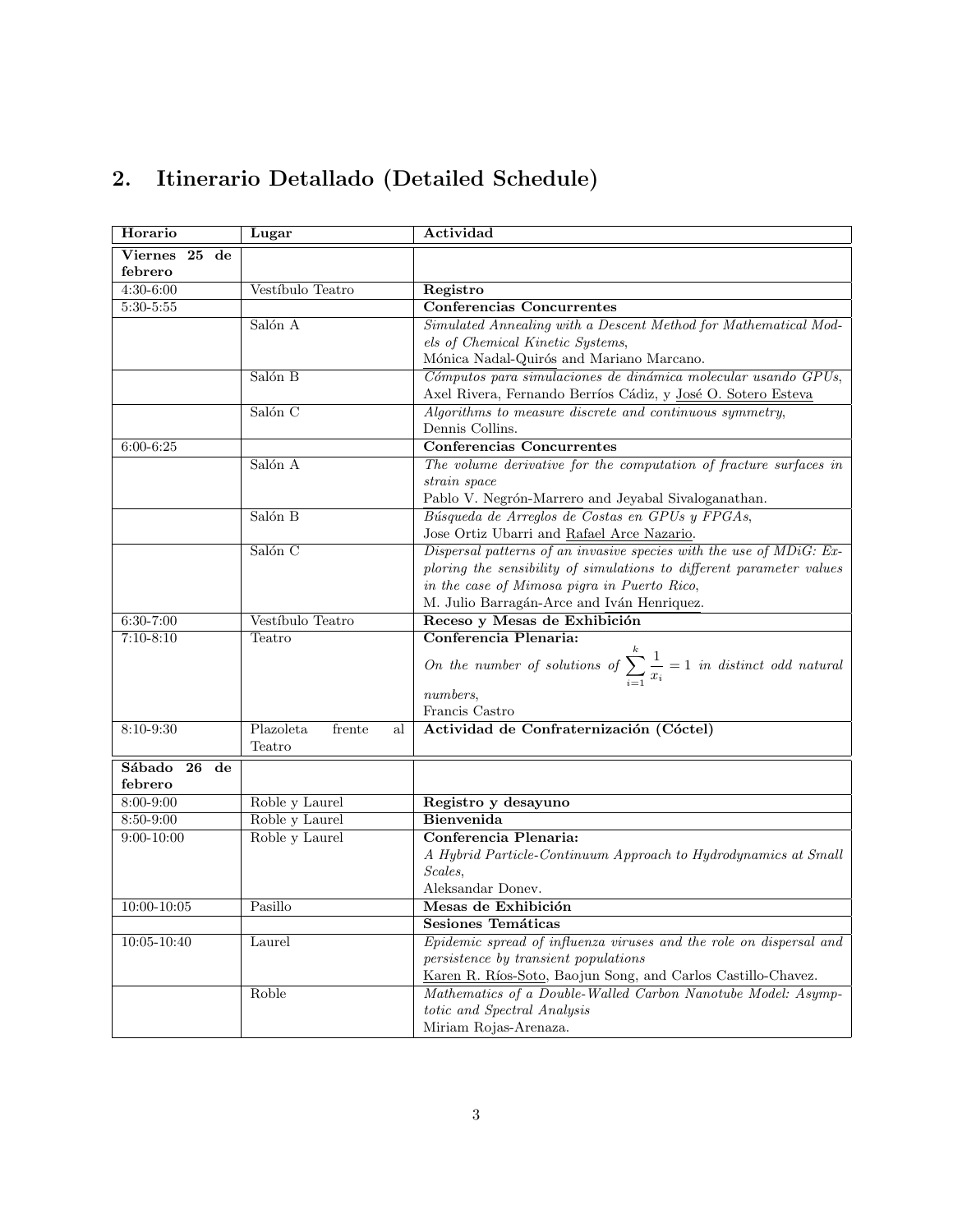| Horario         | Lugar                | Actividad                                                                       |
|-----------------|----------------------|---------------------------------------------------------------------------------|
| $10:40 - 11:05$ | Laurel               | Linear recurrences of exponential sums of symmetric boolean func-               |
|                 |                      | tions                                                                           |
|                 |                      | Francis Castro, Luis A. Medina, and Ivelisse Rubio.                             |
|                 | Roble                | Optimizing Crystallographic FFTs                                                |
|                 |                      | Dorothy Bollman and Edusmildo Orozco.                                           |
| $11:05 - 11:30$ | Laurel               | Análisis de multi-resolución isotrópico                                         |
|                 |                      | Juan Romero.                                                                    |
|                 | Roble                | A nonlinear model of an actuator                                                |
|                 |                      | Pablo V. Negrón-Marrero and Eva Campos.                                         |
| $11:30-11:55$   | Laurel               | Modelos de fluidos a través de membranas permeables                             |
|                 |                      | Marian Hernández Viera and Ricardo Cortez.                                      |
|                 | Roble                | Acercamientos a modelos combinatorios y computacionales de                      |
|                 |                      | dinámica molecular de fluidos a escalas nanométricas                            |
|                 |                      | José O. Sotero Esteva and Preston Moore.                                        |
|                 |                      | <b>Conferencias Concurrentes</b>                                                |
| $10:05 - 10:30$ | Flamboyán            | Symmetries of multi-dimensional periodic arrays                                 |
|                 |                      | Jose Ortiz Ubarri and Oscar Moreno.                                             |
|                 | Almendro             | Using manipulatives to visualize multivariable calculus                         |
|                 |                      | Daniel McGee.                                                                   |
| $10:30 - 10:55$ | Flamboyán            | Reduced linear modular systems                                                  |
|                 | Almendro             | Edusmildo Orozco and Dorothy Bollman.                                           |
|                 |                      | Mathematica 8 in Education and Research                                         |
| $10:55 - 11:20$ | Flamboyán            | Ginger McKee.<br>On the transient of some non linear discrete dynamical systems |
|                 |                      | Omar Colón Reyes, Dorothy Bollman, and Oscar Tomaiconza                         |
|                 |                      | Ataulluco.                                                                      |
|                 | Almendro             | Asserting parallel computational thinking into the undergraduate 4-             |
|                 |                      | year computer science curriculum at UPR-RP                                      |
|                 |                      | Peter Musial, Edusmildo Orozco, and Rafael Arce Nazario.                        |
| 11:20-11:45     | Flamboyán            | Parallel multiplication in finite fields with large characteristic              |
|                 |                      | Oscar Yupanqui Huamán and Dorothy Bollman.                                      |
|                 | Almendro             | Student understanding of graphing functions of two variables: an                |
|                 |                      | analysis of results using the moments of study of the anthropological           |
|                 |                      | theory of the didactic                                                          |
|                 |                      | Rafael Martinez-Planell.                                                        |
| $11:45 - 12:10$ | Pasillo              | Mesas de Exhibición                                                             |
| $12:10 - 1:10$  | Flamboyán y Almendro | Almuerzo y Sesión Administrativa                                                |
| $1:10-2:10$     | Flamboyán y Almendro | Conferencia Plenaria:                                                           |
|                 |                      | Instituto de Estadísticas de Puerto Rico: retos y oportunidades,                |
|                 |                      | Mario Marazzi                                                                   |
| $2:10 - 2:15$   | Pasillo              | Receso                                                                          |
|                 |                      | <b>Conferencias Concurrentes</b>                                                |
| $2:15-2:40$     | Flamboyán            | Modeling the impact of Batrachochytrium Dendrobatidis in the life               |
|                 |                      | history dynamics of Eleutherodactylus Coqui under seasonality in                |
|                 |                      | Puerto Rico and Hawaii                                                          |
|                 |                      | Glorimar Melendez-Rosario and Karen Ríos-Soto.                                  |
|                 | Almendro             | Arithmetic progressions over quadratic fields                                   |
|                 |                      | Alexander Dáz, Zachary Flores, and Markus Vasquez.                              |
|                 | Laurel               | La torsion de Reidemeister - Franz de un complejo CW                            |
|                 |                      | Juan Ortiz-Navarro.                                                             |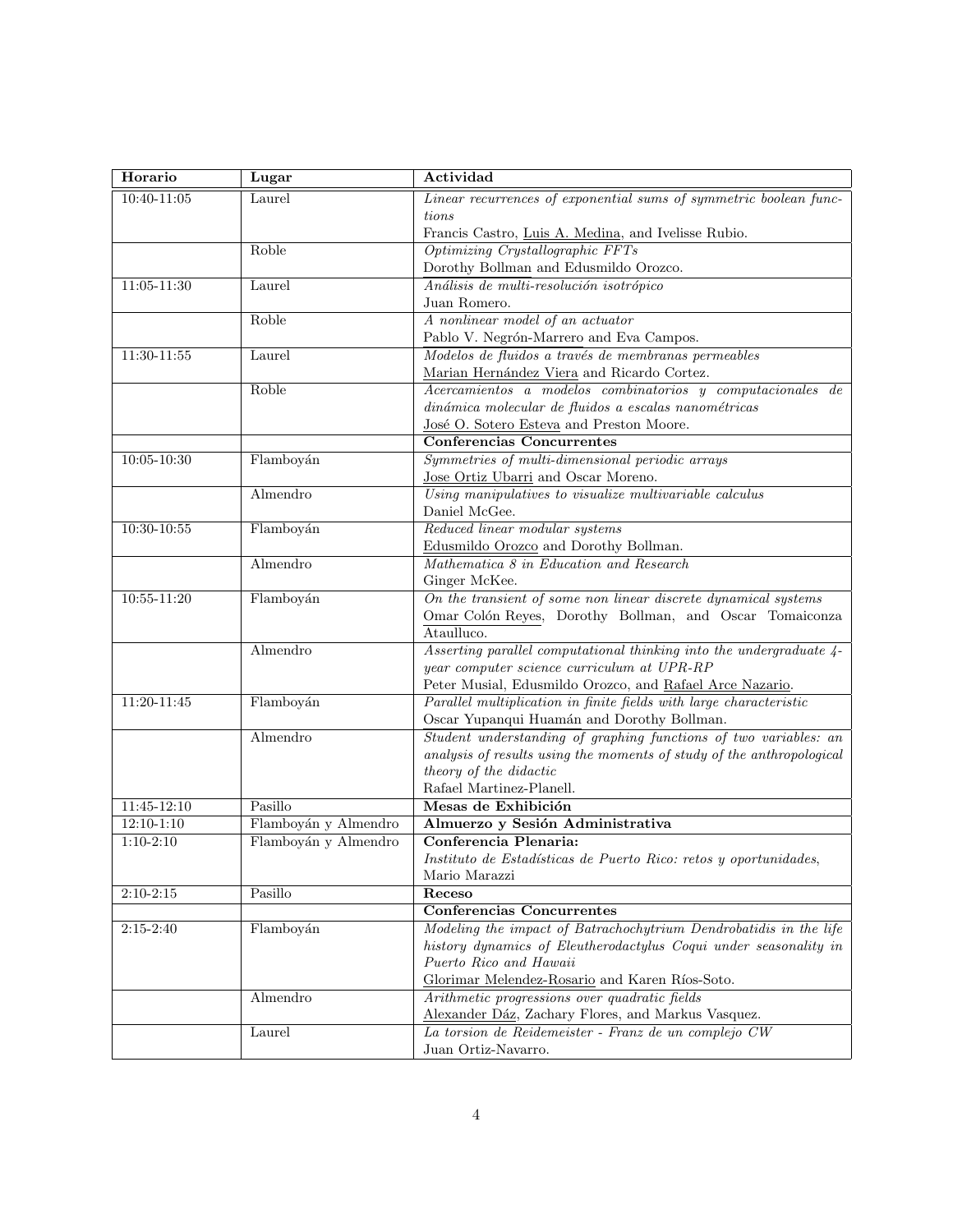| Horario           | Lugar                | Actividad                                                                           |  |
|-------------------|----------------------|-------------------------------------------------------------------------------------|--|
|                   | Roble                | Clustering de "streams" de series de tiempo                                         |  |
|                   |                      | Ana María Aparicio Carrasco, y Edgar Acuña Fernandez.                               |  |
| $2:40-3:05$       | Flamboyán            | The spread of pine wilt disease subject to early eradication of infected            |  |
|                   |                      | trees                                                                               |  |
|                   |                      | Luis F. Gordillo.                                                                   |  |
|                   | Almendro             | Exact divisibility of deformation of symmetric boolean functions                    |  |
|                   |                      | Francis Castro, Luis Medina, and Ivelisse Rubio.                                    |  |
|                   | Laurel               | On Korteweg-de Vries equations                                                      |  |
|                   |                      | Alfredo Villanueva Cueva.                                                           |  |
|                   | Roble                | Comparing edge detection algorithms on grayscale noise image                        |  |
|                   |                      | Elio Lozano.                                                                        |  |
| $3:05 - 3:30$     | Flamboyán            | Perfect distance-dominating sets in the integer-lattices                            |  |
|                   |                      | Carlos Araujo Martínez and Italo J. Dejter.                                         |  |
|                   | Almendro             | Three frameworks for a general theory of factorization                              |  |
|                   |                      | Reyes M. Ortiz Albino and Daniel D. Anderson.                                       |  |
|                   | Laurel               | Solvability of linear local and nonlocal Robin problems over $C(\overline{\Omega})$ |  |
|                   |                      | Alejandro Vélez-Santiago.                                                           |  |
|                   | Roble                | Digitizing and analyzing plant structure: an illustration with a                    |  |
|                   |                      | Garcinia madruno seedling                                                           |  |
|                   |                      | M. Julio Barragán-Arce, Iván Henriquez, and Isabella Barragán-                      |  |
|                   |                      | Herbas.                                                                             |  |
| $3:30-3:55$       | Flamboyán            | Grafo Mariposa                                                                      |  |
|                   |                      | Heeralal Janwa and Viviana Beltrán.                                                 |  |
|                   | Almendro             | Bol-Moufang quasigroups defined by a single operation                               |  |
|                   |                      | Reza Akhtar, Ashley Arp, Michael Kaminski, Jasmine VanExel, Da-                     |  |
|                   |                      | vian Vernon, and Cory Washington.                                                   |  |
|                   | Laurel               | Soliton-like solutions for nonlinear Schrödinger equation with vari-                |  |
|                   |                      | able quadratic hamiltonians                                                         |  |
|                   |                      | Erwin Suazo.                                                                        |  |
|                   | Roble                | Dynamic Bayesian models for projecting cancer incidence in Puerto                   |  |
|                   |                      | Rico                                                                                |  |
|                   |                      | David A. Torres Núñez, and Luis R. Pericchi Guerra.                                 |  |
| $3:55 - 4:10$     | Laurel y Roble       | Receso - Refrigerios                                                                |  |
| $4:10 - 5:00$     | Laurel y Roble       | Afiches (vea las páginas. 23-30) - Cóctel                                           |  |
| $\overline{5:00}$ | Termina la actividad |                                                                                     |  |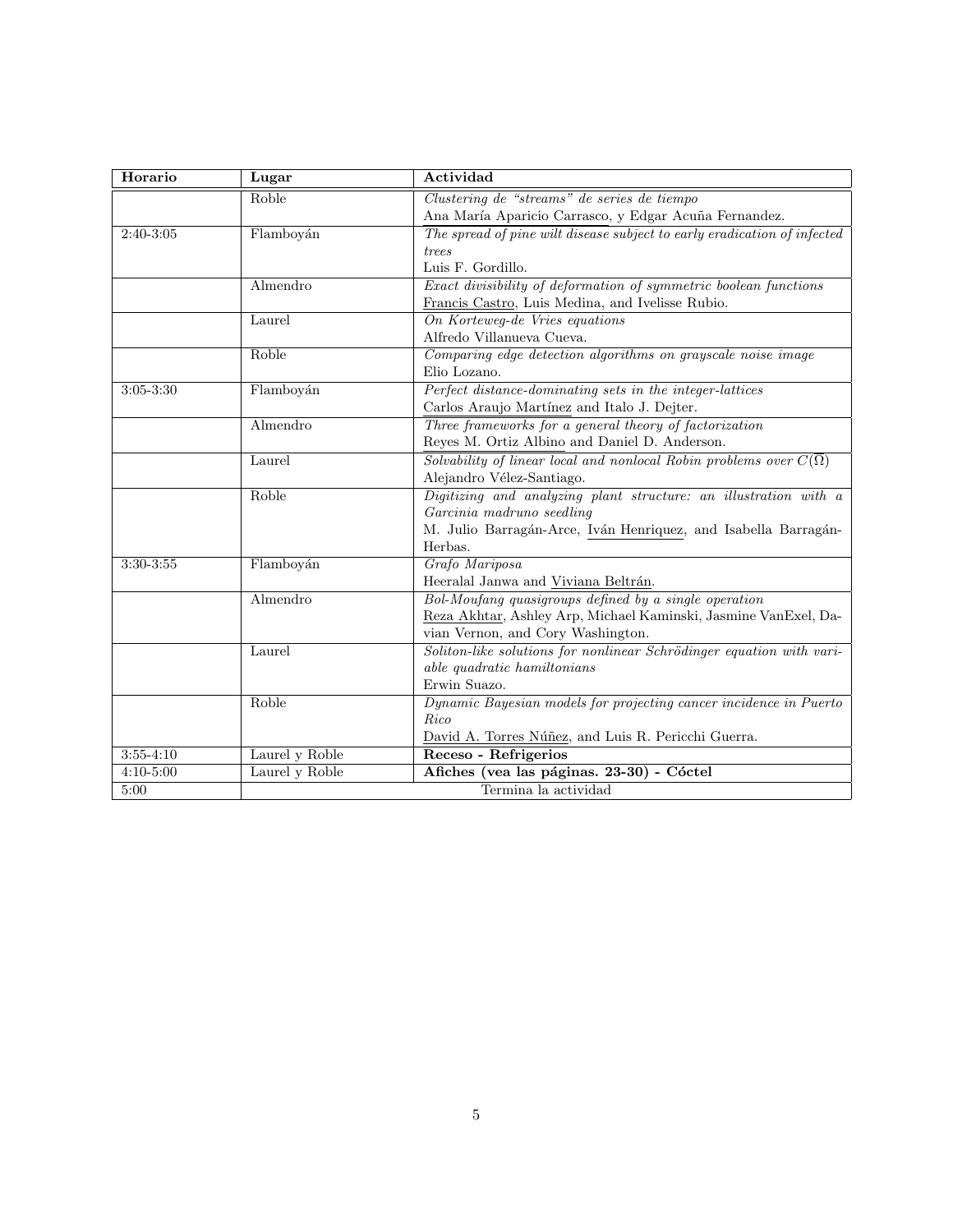# **3.** Resúmenes de Conferencias Plenarias *(Invited Presentations)*

On the number of solutions of  $\sum_{k=1}^{k}$ *i*=1 1 *xi* = 1 **in distinct odd natural numbers**

*Francis Castro,* Departament of Mathematics, University of Puerto Rico, Rio Piedras Campus

In this paper we computed all the 245,060 solutions of the equation  $\sum_{k=1}^{k}$ *i*=1 1  $\frac{1}{x_i} = 1$  in distinct odd natural numbers for *k* = 11. We provide a lower bound for the number of solutions of this equation for any *k*, showing that the number of solutions of  $\sum_{k=1}^{k}$ *i*=1 1  $\frac{1}{x_i}$  = 1 grows exponentially. We give an affirmative answer to a T. Andreescu and D. Andrica comment in **An Introduction to Diophantine Equations** that it is unknown if there are infinitely many positive  $k$ 's for which equation  $\sum_{k=1}^{k}$ *i*=1 1  $\frac{1}{x_i}$  = 1 admits solutions in distinct odd positive integers. Also, we answer similar questions about the equation  $\sum_{}^{k-1}$ *i*=1 1  $\frac{1}{x_i} + \frac{1}{lcm(x_1,...)}$  $\frac{1}{lcm(x_1,\ldots,x_{k-1})} = 1.$ 

**Keywords**: Egyptian Fractions, Diophantine Equations.

**Acknowledgements**: This is joint work with Rafael A. Arce-Nazario (Departament of Computer Science, UPR-RP) and Raúl Figueroa (Department of Mathematics, UPR-RP)

## **A hybrid particle-continuum approach to hydrodynamics at small scales**

*Aleksandar Donev,* Courant Institute, New York University

This work is joint work with John Bell (Lawrence Berkeley National Labs), Alejandro Garcia (San Jose State University), Berni Alder (Lawrence Livermore National Labs), Eric Vanden-Eijnden and Jonathan Goodman (Courant Institute).

I will describe our recent and ongoing research focused on fluid mechanics in regimes where thermal fluctuations are important. Notable examples include flows at micro and nano scales typical of new microfluidic, nanofluidic and microelectromechanical devices; biological systems such as lipid membranes, Brownian molecular motors, nanopores; as well as processes where the effect of fluctuations is amplified by strong non-equilibrium effects, such as combustion of lean flames, capillary dynamics, hydrodynamic instabilities, and others. After introducing particle and continuum methods for fluctuating hydrodynamics, I will describe a hybrid particle-continuum method that employs bidirectional dynamic coupling between a stochastic particle fluid and a fluctuating continuum. Through several examples I will demonstrate that thermal fluctuations have to be consistently included in the continuum component of hybrid calculations in order not to distort the thermal equilibrium in the particle solver. I will discuss the importance of hydrodynamic fluctuations in several physical examples, such as Brownian beads, the adiabatic piston problem, and diffusively mixing fluids.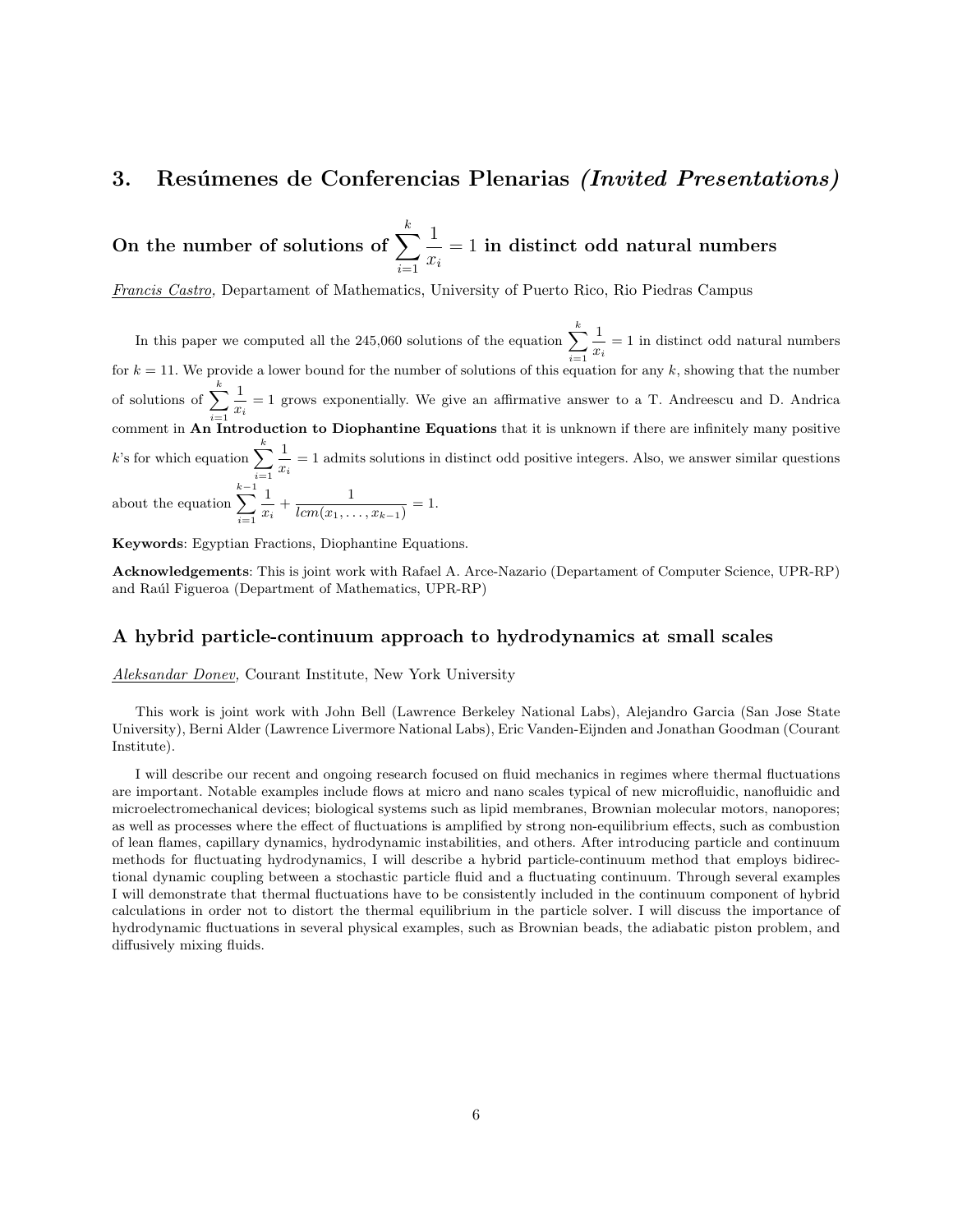# **Instituto de Estad´ısticas de Puerto Rico: retos y oportunidades**

*Mario Marazzi Santiago,* Instituto de Estadísticas de Puerto Rico

El Instituto de Estadísticas se fundó para promover cambios a los sistemas de recopilación de datos y estadísticas oficiales de Puerto Rico para que éstos sean completos, confiables y de rápido y universal acceso. En sus 3 años desde que inició operaciones, el Instituto ha comenzado a hacer realidad esta misión a través de diversas estrategias e iniciativas, tales como: desarrollo profesional para los que realizan actividades estadísticas en el gobierno, un inventario de las estadísticas de Puerto Rico, un calendario de publicación de estadísticas, producción de estadísticas que hagan falta, proyectos estadísticos para mejorar confiabilidad, entre otros. El Instituto es una entidad autónoma administrativa y fiscalmente del gobierno que promueve el uso de métodos científicos en la medición de las características colectivas de Puerto Rico a trav´es de alianzas con distintos sectores. Para encaminar el cambio cultural necesario que priorice las matemáticas y las ciencias, el Instituto se propone convocar la creación de una comunidad profesional de aprendizaje sobre la metodología estadística, de manera que una a académicos, investigadores, funcionarios pblicos, el sector privado y organizaciones sin fines de lucro.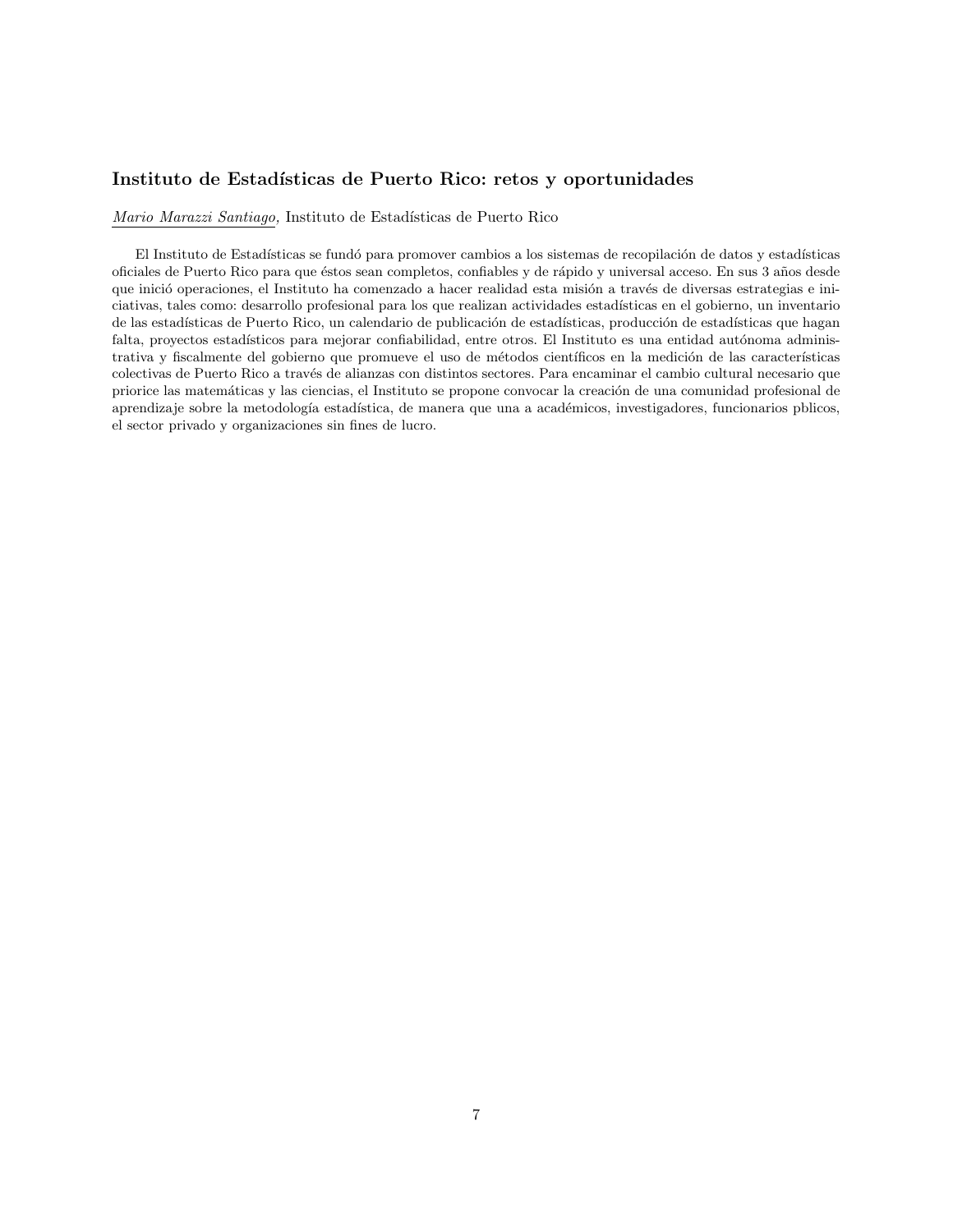# **4. Sesiones Tem´aticas (***Mini Symposiums***)**

4.1. Nuevos insumos a la investigación matemática en Puerto Rico por inves**tigadores j´ovenes (***New influences in mathematical research in Puerto Rico by young researchers* **)**

#### Análisis de multi-resolución isotrópico

*Juan Romero,* Departamento de Ciencias Matemáticas, Universidad de Puerto Rico en Mayagüez

La manera más natural de extender los algoritmos de multi-resolución unidimensionales a dos o tres dimensiones es mediante productos tensoriales. Desde el punto de vista computacional esto es lo menos costoso, pero el resultado del an´alisis y filtraje puede ser pobre dependiendo del tipo de data. Estos productos tensoriales por su naturaleza favorecen las características verticales u horizontales. Si la data es una imagen médica, por ejemplo, esto tiene la consecuencia que información muy sensitiva para un diagnóstico puede perderse. Los algoritmos isotrópicos no son tan sencillos computacionalmente, pero son muy efectivos en el análisis de data para la cual sus características esenciales no se espera que vengan con predeterminada orientación espacial. En esta charla definiremos y caracterizaremos los AMRI, sen términos del Teorema de Lax - Weiner, y las funciones refinables istrópicas en términos de su soporte en el espacio frecuencial. En particular, no existen funciones refinables isotrópicas con soporte compacto.

#### **Epidemic spread of influenza viruses and the role on dispersal and persistence by transient populations**

*Karen R. Ríos-Soto,* Department of Mathematical Sciences, University of Puerto Rico at Mayagüez *Baojun Song,* Department of Mathematical Sciences, Montclair State University *Carlos Castillo-Chavez,* Mathematical, Computational and Modeling Science Center, Arizona State University

The recent H1N1 ("swine flu") pandemic and recent H5N1 ("avian flu") outbreaks have brought increased attention to the study of the role of animal populations as reservoirs for pathogens that could invade human populations. It is believed that pigs acquired flu strains from birds and humans, acting as a mixing vessel in generating new influenza viruses. This work studies the interactions between transient and resident bird populations and their role on dispersal and persistence. A metapopulation framework based on a system of nonlinear ordinary differential equations is used to study the transmission dynamics and control of avian diseases. A simplified version of a two-flock mathematical model involving a limited number of migratory and resident bird populations is analyzed. Results show that mixing of bird populations (involving residents and migratory birds) play an important role on the patterns of disease spread.

**Keywords**: Epidemic Models; Avian Influenza; Mixing Probabilities; Non-linear Ordinary Differential Equations; Basic Reproductive Number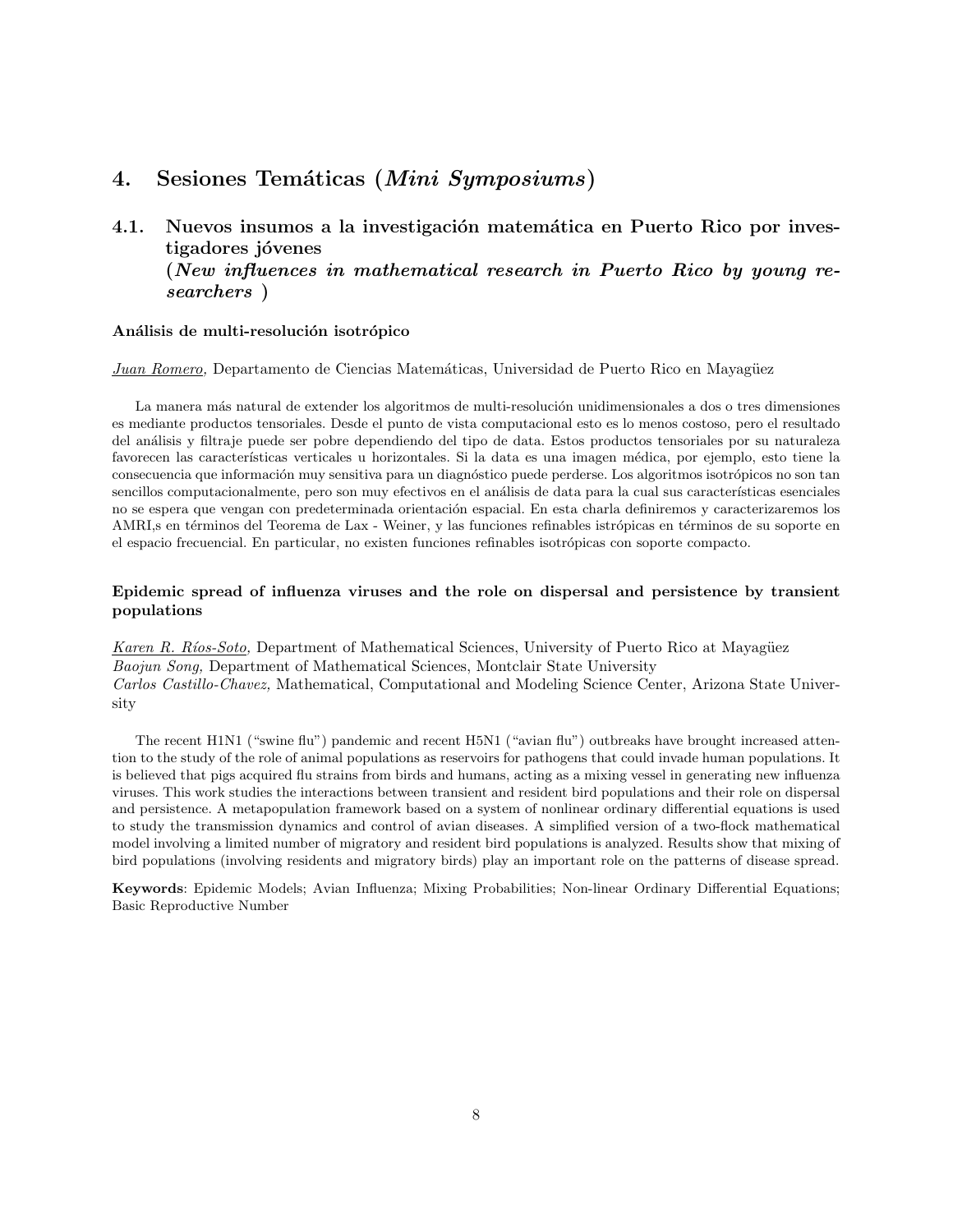#### **Linear recurrences of exponential sums of symmetric boolean functions**

*Francis N. Castro,* Departamento de Matemáticas, Universidad de Puerto Rico en Río Piedras Luis A. Medina, Departamento de Matemáticas, Universidad de Puerto Rico en Río Piedras *Ivelisse Rubio,* Departamento de Ciencia de Cómputos, Universidad de Puerto Rico en Río Piedras

Boolean functions are one of the most studied objects in mathematics. They are important in many applications, for example, in the design of stream ciphers, block and hash functions. They play a vital role in cryptography as they are used as filter and combination generator of stream ciphers based on linear feed-back shift registers. The subject of Boolean functions can be studied from the point of view of complexity theory or from the algebraic point of view.

In this talk, we give an improvement of the degree of the homogeneous linear recurrence with integer coefficients that exponential sums of symmetric Boolean functions satisfy. This improvement is tight. We also compute the asymptotic behavior of symmetric Boolean functions and provide a formula that allows us to determine if a symmetric boolean function is asymptotically not balanced.

**Keywords**: Boolean Functions, Exponential Sums, Symmetric Polynomials, Recurrences

#### Modelos de fluidos a través de membranas permeables

*Marian Hernández Viera, Departamento de Matemática-Física, Universidad de Puerto Rico en Cayey Ricardo Cortez,* Department of Mathematics, Tulane University

Para computar fluidos a pequeñas escalas, es conveniente utilizar versiones regularizadas de soluciones singulares conocidas. Combinamos el m´etodo de Stokeslets regularizados con "source-doublets" regularizados para resolver las ecuaciones de Stokes en la presencia de membranas permeables a fluidos  $y/\circ$  a alguna concentración. Ejemplos numéricos son utilizados para hallar una relación entre el parámetro de los "source-doublets", β, y la permeabilidad de la membrana  $y/o$  el coeficiente de difusión.

**Keywords**: Ecuaciones de Stokes, Membranas Permeables

# **4.2. Desarrollos matem´aticos y computacionales con aplicaciones al estudio de la materia (***Mathematical and computational developments with applications to the study of matter* **)**

#### **Optimizing crystallographic FFTs**

*Dorothy Bollman, Department of Mathematical Sciences, University of Puerto Rico at Mayagüez Edusmildo Orozco,* Department of Computer Science, University of Puerto Rico at Rio Piedras

Crystalline structures are determined at atomic level by computing several three dimensional discrete Fourier transforms (DFTs) of their energy spectrum. Since crystal structures consist of repeating symmetric unit cells, their spectral data is highly redundant. We discuss methods to reduce these redundancies while siumultaneously preserving the symmetries that allow one to compute the DFTs by fast Fourier transforms (FFTs). We show how a multidimensional FFT with prime edge-length and linear symmetries in its inputs can be computed efficiently in terms of cyclic convolutions.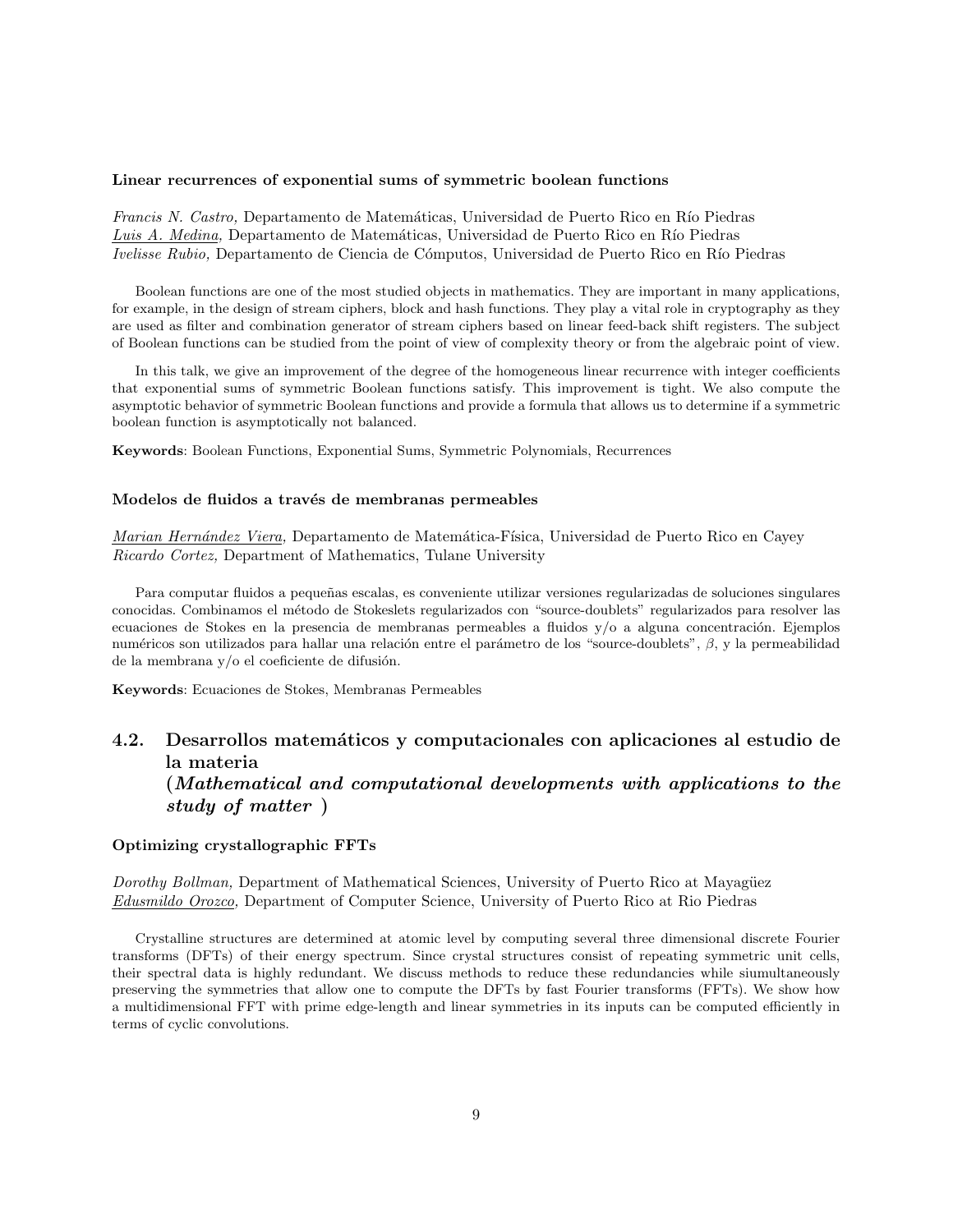#### **Mathematics of a double-walled carbon nanotube model: asymptotic and spectral analysis**

*Miriam Rojas-Arenaza,* Department of Mathematics and Physics, University of Puerto Rico at Rio Piedras

During the talk, I will present a recently developed mathematical model for a double-walled carbon nanotube. The model is given as a system of two Timoshenko beams coupled through the Van der Waals forces. Mathematically, it is a system of two coupled hyperbolic partial differential equations equipped with a four-parameter family of dynamical boundary conditions. The system has been reduced to an evolution equation with a non-selfadjoint matrix differential operator that is a dynamics generator. Asymptotic and spectral properties of this generator will be presented in the talk. We proved that it is a unbounded nonselfadjoint operator with compact resolvent, and that the set of complex eigenvalues of the dynamics generators asymptotically splits into four individual spectral branches, which is consistent with the physics of the model. The asymptotical distribution of the eigenvalues along each branch will be discussed.

**Keywords**: Carbon nanotubes,Timoshenko system, matrix differential operator

#### **A nonlinear model of an actuator**

Pablo V. Negrón–Marrero, Department of Mathematics, University of Puerto Rico at Humacao *Eva Campos,* Laboratory for Research on the Structure of Matter, University of Pennsylvania

We consider a mixture of carbon nanotubes (CNT's) with a polymer matrix. Laboratory experiments have shown that this composite reacts mechanically to infrared irradiation (IR). Ahir and Terentjev (2005) proposed a model based on linear elasticity in which the mechanical behavior of the CNT is assumed to be that of an incompressible material. The mechanical properties of the polymer do not enter into their model. A stress vs strain test of an actual specimen of this composite shows that at approximately 10 % applied pre-strain, there is a crossing of the corresponding stress responses with and without IR stimuli. Ahir and Terentjev's model predicts this crossing at a 20 % compression or reduction of the CNT's while actual experimental data shows the crossing at a 1–2 % compression. We propose to improve on this by including the mechanical response of the polymer into the model and by using more general models of material response. The actuator process is incorporated into the model as a constitutive equation for the CNT's which changes its behavior in response to an external stimuli. We use a variational model in which the potential energy function corresponds to one for a mixture of two phases. To compute approximate minimizers we use a finite element method which incorporates the requirement that the stresses within the composite are continuous, yet it allows for jump discontinuities in the deformation gradient across interfaces. We perform calculations both in two and three dimensions and compare our numerical results with previous experimental data.

**Acknowledgements**: This research was sponsored by the Partnership for Research and Education in Materials (PREM) program of the University of Puerto Rico at Humacao.

**Keywords**: actuator, nonlinear model, finite elements

#### Acercamientos a modelos combinatorios y computacionales de dinámica molecular de fluidos **a escalas nanom´etricas**

*Jos´e O. Sotero Esteva,* Departamento de Matem´aticas, Universidad de Puerto Rico en Humacao *Preston Moore,* Department of Chemistry, University of the Sciences in Philadelphia, Philadelphia, PA

El estudio de propiedades de dinámica de fluidos a escalas nanométricas presenta dificultades particulares ya que los modelos continuos basados en ecuaciones como las Navier-Stokes pierden validez a esas escalas. En este ámbito, los modelos basados en simulaciones de dinámica molecular atómica sigue siendo el recurso principal para simular este tipo de fenómeno. Las simulaciones de dinámica molecular granulados e hbridos de modelos continuos y discretos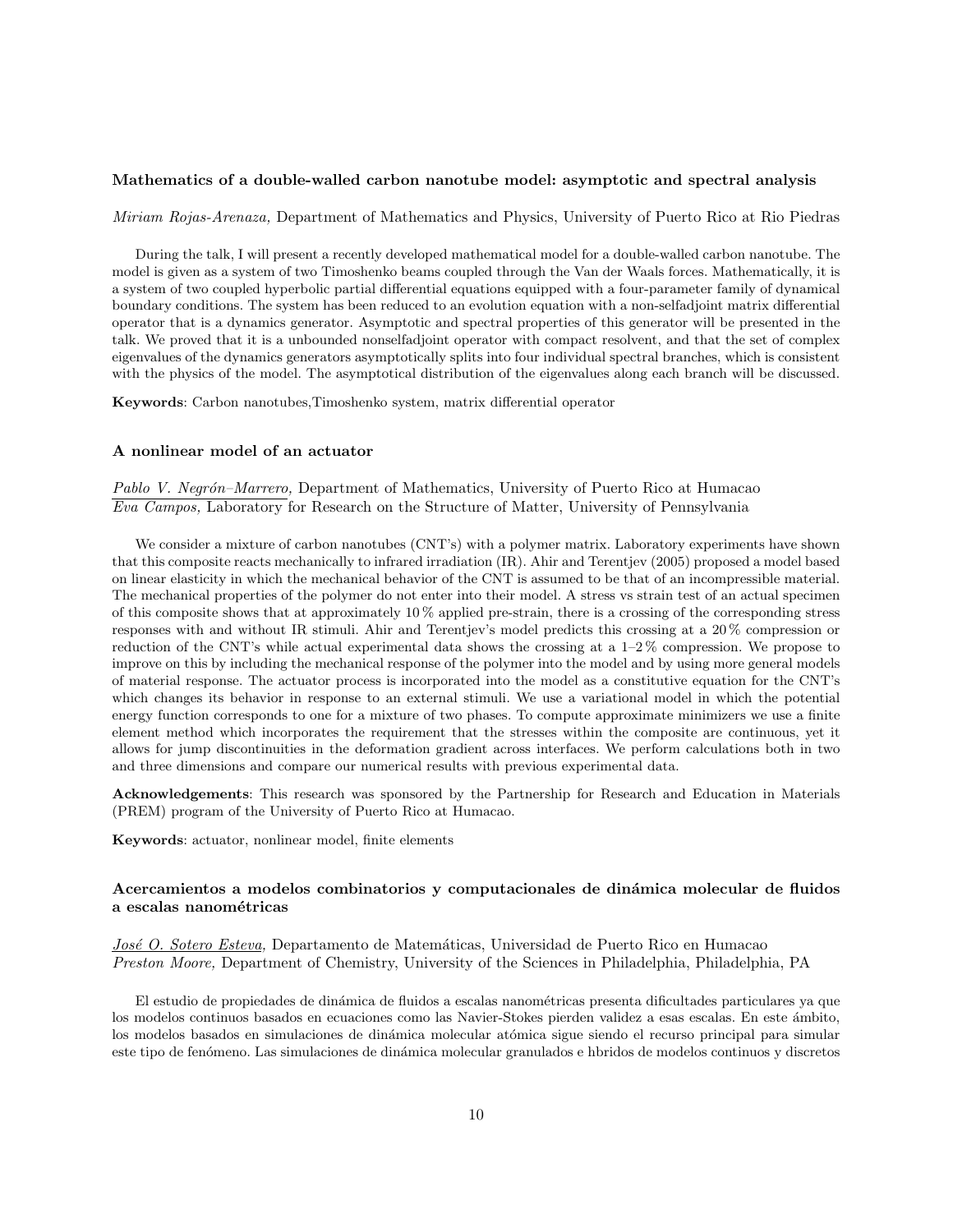son útiles a escalas intermedias. En esta charla se hace un acopio de resultados recientes y proyecciones en el estudio de dos problemas: las medidas de tensión superficial y configuraciones de vesculas de lípidos.

MOSDAS es una herramienta computacional desarrollada en nuestro laboratorio que extiende las capacidades del programado VMD, de uso amplio por investigadores en dinámica molecular, para estudiar interacciones entre moléculas. MOSDAS se mejorado a una para adecuarla al estudio de interacciones entre fluidos y sustratos comenzando con nanogotas de Argón y grafeno. El uso del lenguaje Python en la implantación de MOSDAS utilizando programación orientada a objetos ha demostrado ser una estrategia que ha facilitado tal extensión.

Un modelo granulado de una vesícula compuesta por dos tipos de lípidos se utiliza para estudiar las posibles conformaciones de ´esta. Se observa experimentalmente que los l´ıpidos suelen organizarse en la superficie formando patrones que podrían explicar su presencia y utilidad dentro de células biológicas. La simulación inicial que utiliza una técnica Monte Carlo para estudiar las posibles configuraciones no produce los resultados observados. Un estudio estrictamente combinatorio del modelo apunta a que las cantidades de vesculas posibles con distintas configuraciones podrían ser un elemento importante en la explicación del evento observable aparte de la física del sistema.

Finalmente se discute la adecuacidad de este tipo de problema para el desarrollo de investigación en matemática computacional en una institución universitaria de nivel subgraduado.

**Acknowledgements**: Este trabajo es auspiciado por el programa Partnership for Research and Education in Materials de la Universidad de Puerto Rico en Humacao (NSF-DMR-0934195).

Keywords: escalas nanométricas, dinámica molecular

# **5. Resúmenes de Conferencias Concurrentes (***Abstracts of Concurrent Presentations***)**

# **Solvability of linear local and nonlocal Robin problems over**  $C(\overline{\Omega})$

*Alejandro V´elez-Santiago,* Department of Mathematics, Iowa State University

Let  $\Omega \subset \mathbb{R}^N$  be a bounded Lipschitz domain. We first consider an elliptic boundary value problem with general Robin boundary conditions. The boundary conditions can be either local or nonlocal, depending on the conditions imposed on the elliptic operator. We prove that this boundary value problem is uniquely solvable, and moreover we show that such weak solution is Hölder continuous on  $\Omega$ . We also prove that a realization of the associated differential operator with generalized local or nonlocal Robin boundary conditions generates an analytic  $C_0$ -semigroup of angle  $\pi/2$  over  $C(\overline{\Omega})$ . We conclude by applying the elliptic regularity theory to solve the corresponding Cauchy problem over  $C(\overline{\Omega})$ .

#### **Arithmetic progressions over quadratic fields**

*Alexander Díaz*, University of Puerto Rico at Mayagüez *Zachary Flores,* Michigan State University *Markus Vasquez,* Oklahoma State University

In 1640 Pierre de Fermat proposed to Bernard Frénicle de Bessy the problem of showing that there is no nonconstant arithmetic progression of four squares over Q. The proof of this proposition was published posthumously in *√* 1780 by Leonhard Euler. However, Euler's proof does not hold over  $\mathbb{Q}(\sqrt{D})$  where *D* is a squarefree integer. Arithmetic progressions of four squares over  $\mathbb{Q}(\sqrt{D})$  correspond to rational points on the elliptic curve  $E: y^2 = x^3 + 5x^2 + 4x$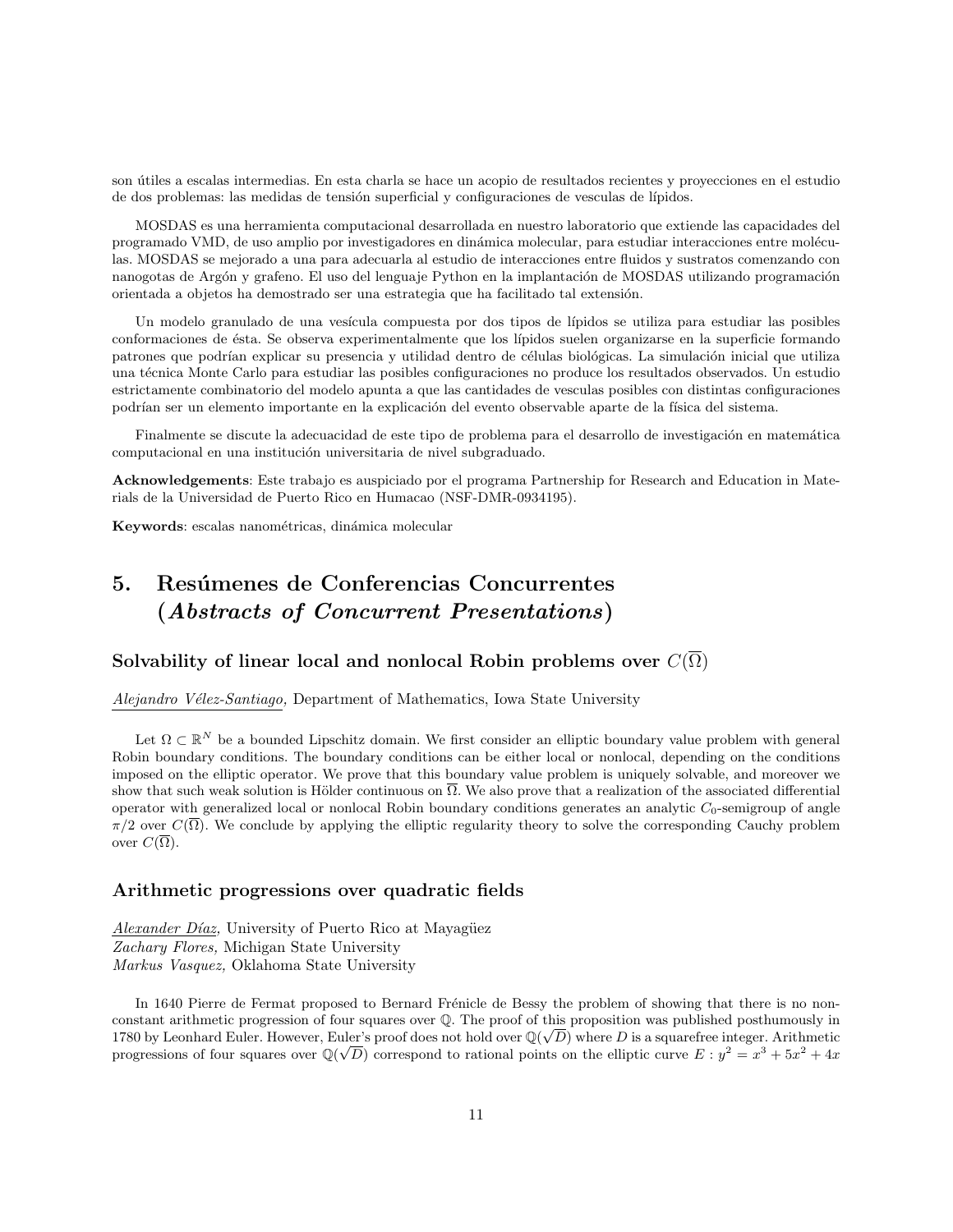and this is related to the quadratic twist  $E^{(D)}$ :  $y^2 = x^3 + 5Dx^2 + 4D^2x$ . We use methods of elliptic curves to discuss the existence of arithmetic progressions of squares over  $\mathbb{Q}(\sqrt{D})$ .

# **On Korteweg-de Vries equations**

*Alfredo Villanueva Cueva,* Department of Mathematical Sciences, University of Puerto Rico at Mayagüez

Korteweg-de Vries equations (KdV), provide a way of modeling waves on shallow water surfaces. Begun by John Scott Russell in 1834, his observations and experiments was the beginning of what later was named KdV equations which are nonlinear differential equations. Originating with constant coefficients, they now include time-dependent coefficients, modeling ion-acoustic waves in plasma and acoustic waves on a crystal lattice, there is even a connection with the Fermi-Pasta-Ulam problem. Most of the solutions are given by solitons or by numerical approximations. In this work we study a KdV equation with time-dependant coefficients and give new soliton-like solutions.

**Keywords**: Korteweg-de Vries equations, soliton-like solutions, time-dependant

# **Clustering de "streams"de series de tiempo**

*Ana María Aparicio Carrasco,* Departamento de Matemáticas, Universidad de Puerto Rico en Mayagüez *Edgar Acuña Fernandez, Departamento de Matemáticas, Universidad de Puerto Rico en Mayagüez* 

En los últimos años los avances tecnológicos no solo han resultado en el enorme incremento de la producción de datos, sino que también han facilitado su recolección. Estos datos provienen de sensores, transacciones personales y automatizadas, instrumentos de medición y muchas otras fuentes. Al flujo continuo de datos se le conoce como "Streams" de datos y su principal característica es que se producen en tiempo real y de forma masiva. Actualmente se vienen estudiando muchas técnicas de minería de datos para el tratamiento de "Streams" de datos debido a su gran importancia en el área científica, empresarial y gubernamental. En este trabajo nos enfocamos en Clustering de "Streams", específicamente de series de tiempo. La idea básica del Clustering de "Streams" de series de tiempo es encontrar grupos de variables cuyo comportamiento es similar a lo largo del tiempo. El reto de los algoritmos de clustering para "Streams"de datos es obtener los resultados en una sola pasada bajo un procesamiento r´apido e incremental e identificar los cambios en la estructura de los clusters din´amicamente. Como parte de nuestro estudio analizamos el algoritmo de clustering por variables denominado ODAC, el cual es uno de los primeros, y en realidad de los pocos, que se han propuesto bajo este paradigma. Se trata de un algoritmo jerárquico cuya principal característica es que construye los clusters bajo un criterio de división y aglomeración basado en los diámetros de los clusters y soportado por un nivel de significancia prefijado de antemano. Se muestra una implementación en Java del algoritmo ODAC, se aplica a un conjunto de datos real y se realiza validación externa.

Keywords: minería de datos, clustering, data streams

#### **Perfect distance-dominating sets in the integer-lattices**

*Carlos Araujo Martínez, Departament of Mathematics, University of Puerto Rico at Río Piedras Italo J. Dejter,* Departament of Mathematics, University of Puerto Rico at Río Piedras

Let  $\Gamma = (V, E)$  be a graph. As usual, for  $S \subset V$ , we denote by [*S*] the subgraph of  $\Gamma$  induced by *S*. The distance  $d(v, S)$  of a vertex  $v \in V$  to S is given by  $d(v, S) = \min\{d(v, w): w \in S\}$ . A set  $S \subset V$  will be said to be a perfect *distance-dominating set* in Γ, or PDDS in Γ, or simply a PDDS, if for each  $v \in V$ , there exists the unique vertex *w* ∈ *S* such that  $d(v, w) = d(v, S)$ ; that is, for each  $v \in V$ , there is the unique vertex in *S* at which the minimum distance from *v* to *S* is achieved.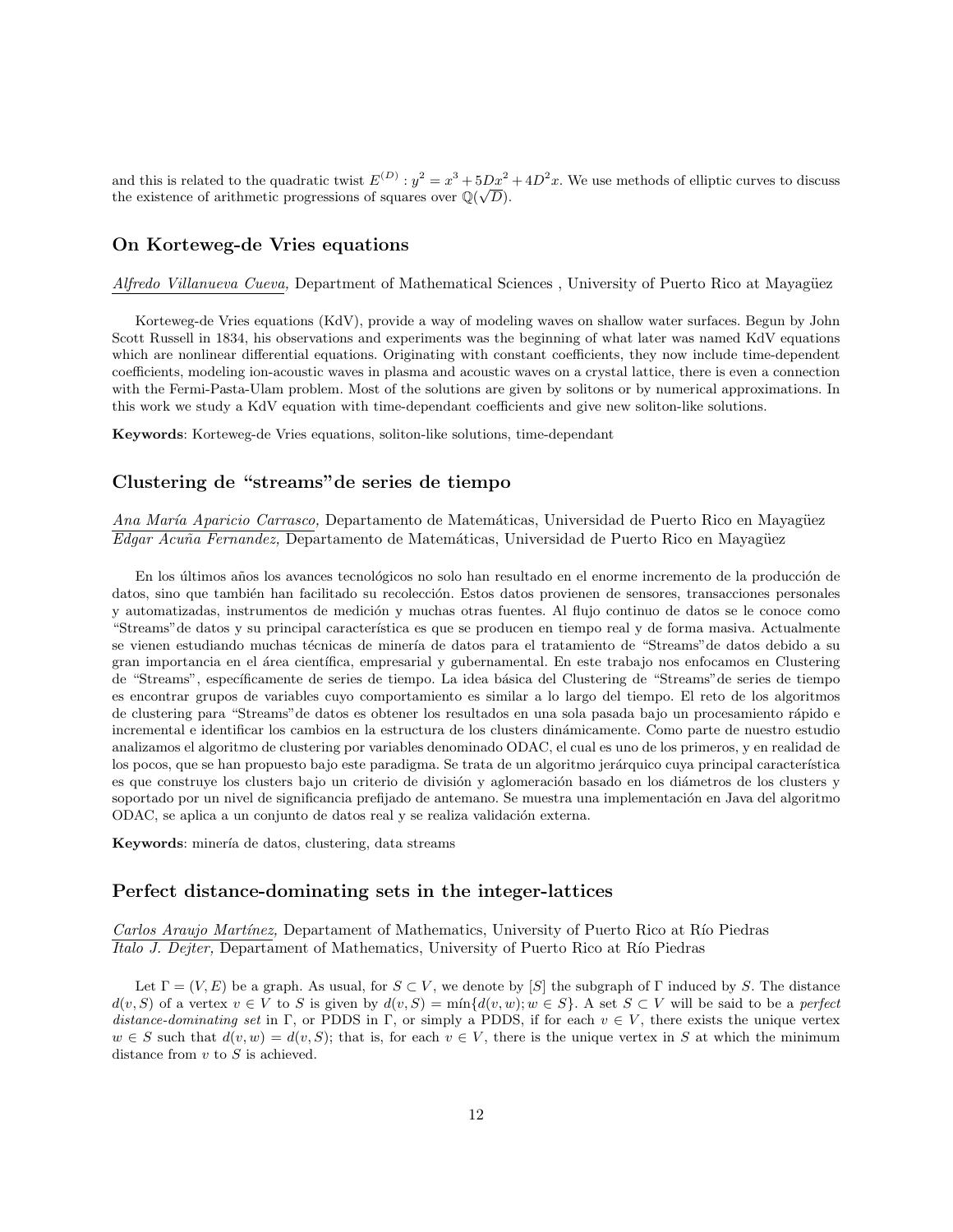In this work we refine the application of an algebraic construction based on a Molnár's method that allowed a conjecture on the existence of perfect dominating sets (PDS) in the lattice graphs  $\Lambda_n$  over  $\mathbb{Z}^n$  and allows now to propose a classification of the lattice-like PDS in  $\Lambda_n$  for which their components are parallel paths. The stage reached is expressed as a pair of conjectures, one for parallel paths  $P_r$  with  $r > 2$ , the other one for parallel paths *P*2, respectively associated with cyclic groups and with non-cyclic Abelian groups. Moreover, it is shown that there is no perfect dominating set (PDS) with square components in the lattice graph  $\Lambda_3$  over  $\mathbb{Z}^3$ . However, a periodic PDS with square components *and* isolated vertices in  $\Lambda_3$  is shown to exists, associated with the group  $\mathbb{Z}_6 \oplus \mathbb{Z}_3 \oplus \mathbb{Z}_6$  in a fashion inspired in previous works.

**Keywords**: Perfect dominating set, hypercubes, lattices.

#### **Using manipulatives to visualize multivariable calculus**

#### *Daniel McGee,* Department of Mathematics, University of Puerto Rico at Mayagüez

Computers are invaluable for visualizing concepts in 3D. However, there are many concepts where the 2D nature of a computer screen can limit their effectiveness. For example, using Riemann sums, a surface can be placed over the xy plane, the direction on the xy plane can be indicated and the concept can be visualized quite easily. However, working with a precise direction and its associated tangent line on a 2D computer screen requires that students visualize and reason about a 3D situation in a virtual 2D environment. A more effective pedagogical approach may be the use of physical 3D manipulatives. In this presentation, we will provide an overview of the 3D manipulatives we are using. We will provide an overview of new materials that are being created to accompany these manipulatives for multivariable calculus and give an overview of initial and new results for this project.

**Acknowledgements**: This research was sponsored in part by the National Science Foundation under grant number NSF-DUE-0941877.

**Keywords**: manipulatives, multivariable calculus

#### **Dynamic Bayesian models for projecting cancer incidence in Puerto Rico**

*David A. Torres N´u˜nez,* Biostatistics and Bioinformatics Center, University of Puerto Rico Rio Piedras Campus

*Luis R. Pericchi Guerra,* Department of Mathematics and Biostatistics and Bioinformatics Center, University of Puerto Rico Rio Piedras Campus

Projections of cancer incidence and mortality provide a valuable indication of the current and future situation of the cancer in Puerto Rico. These are invaluable inputs for planning and decision making, and assist in the efficient allocation of resources to meet the future needs for the prevention, detection, and treatment of cancer. We estimate the present and predict the future (2014) of incidence for the top cancer tumor types in Puerto Rico (PR), by gender, age group and primary cancer site, to design public policy. Incidence data from Puerto Rico Central Cancer Registry were obtained for the years 1985 to 2004. The dynamic autoregressive models used in modern epidemiology are function of age-period-cohort (APC). Robust priors were fitted using Bayesian methods. We use model selection using the Deviance Information Criteria (DIC) to compare APC model with Age-period (AP), Age-cohort (AC) and Period-cohort (PC) models. The model produces point estimations as well as probability intervals for 2009 and 2014 by gender and five (5) year age bands. We analyzed the fifteen (15) most important tumors types, including colon, lung and bronchus, breast in situ and malignant, and prostate among others. We introduce a novel robust and stable prior the autoregressive variance, the scaled beta prior of the second kind (Beta2 prior). We found that this leads to a stable convergence of the model at the Markov Chain Monte Carlo (MCMC) implementation. We also produce statistical tools to check the goodness of fit of the selected models.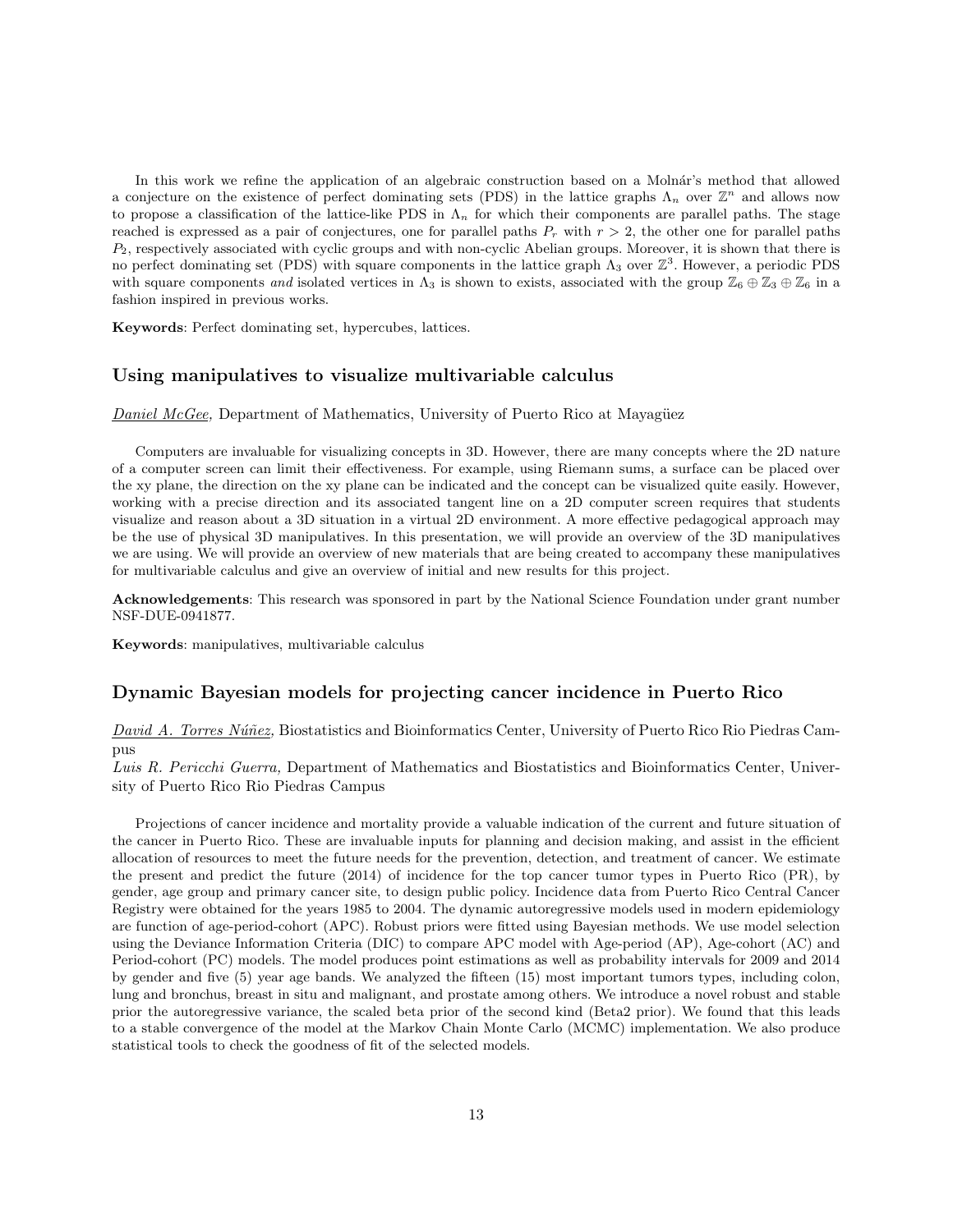**Acknowledgements**: This research was sponsored by Merk Sharp and Dohme Co. and the Puerto Rico Central Cancer Registry.

**Keywords**: Bayesian Analysis, Cancer, Dynamical Models, Epidemiology Models, MCMC, Robust priors

#### **Algorithms to measure discrete and continuous symmetry**

*Dennis Glenn Collins, Department of Mathematics, University of Puerto Rico at Mayagüez* 

Based on the author's algorithm to measure discrete and continuous symmetry, the symmetry of Howe's 60 (discrete) patterns is measured and compared with his pattern-goodness rating of visual patterns. The application of "probes"to evaluate symmetry is discussed in terms of elementary symmetric recognition operations, involving focusing on the distance between two points, then moving the eye to focus on the distance between two other points, and judging the distances are the same, i.e. there is a pair of equal distances.

#### **Reduced linear modular systems**

*Edusmildo Orozco*, Department of Computer Science, University of Puerto Rico, Río Piedras Campus *Dorothy Bollman,* Department of Mathematics, University of Puerto Rico at Mayagüez

A linear modular system (LMS) is a pair  $(Z_p^n, S)$  where  $S: Z_p \to Z_p$  is linear. When *S* is nonsingular, the LMS induces a cyclic structure on  $Z_p^n$ , where each cycle is an equivalence class called an *S*-orbit. The action of a nonsingular matrix *M* that commutes with *S* on the set of *S*-orbits induces another cyclic system called a reduced linear modular system (RLMS). In this work we will consider current results of two problems related to RLMSs. One, for a given LMS and a nonsingular matrix *M*, compute the cycle structure of the associated RLMS. Second, for a given LMS find a matrix *M* such that the resulting RLMS has the least number of cycles. A solution for the second problem is important for optimizing the computation of multidimensional symmetric prime edgelength FFT's.

### **Comparing edge detection algorithms on grayscale noise image**

**Elio Lozano**, Computer Science Departament, University of Puerto Rico at Bayamón

In this work a comparative study of four edge detection algorithms Canny, Laplacian of Gaussian, Prewitt, and Sobel are presented. These operators based on the first and second derivative on the gray level image are applied to images with and without noise. The objective measures used in this research to compare the accuracy of the edge detection algorithms are root-mean-square error, the root-to-noise ratio, and the peak signal-to-noise ratio. These measures compute the differences between the original image and the reconstructed image generated by these operators. The contribution of this work is the comparison of these algorithms based on time complexity, runtime, and accuracy.

**Keywords**: Edge Detection, Derivative Filters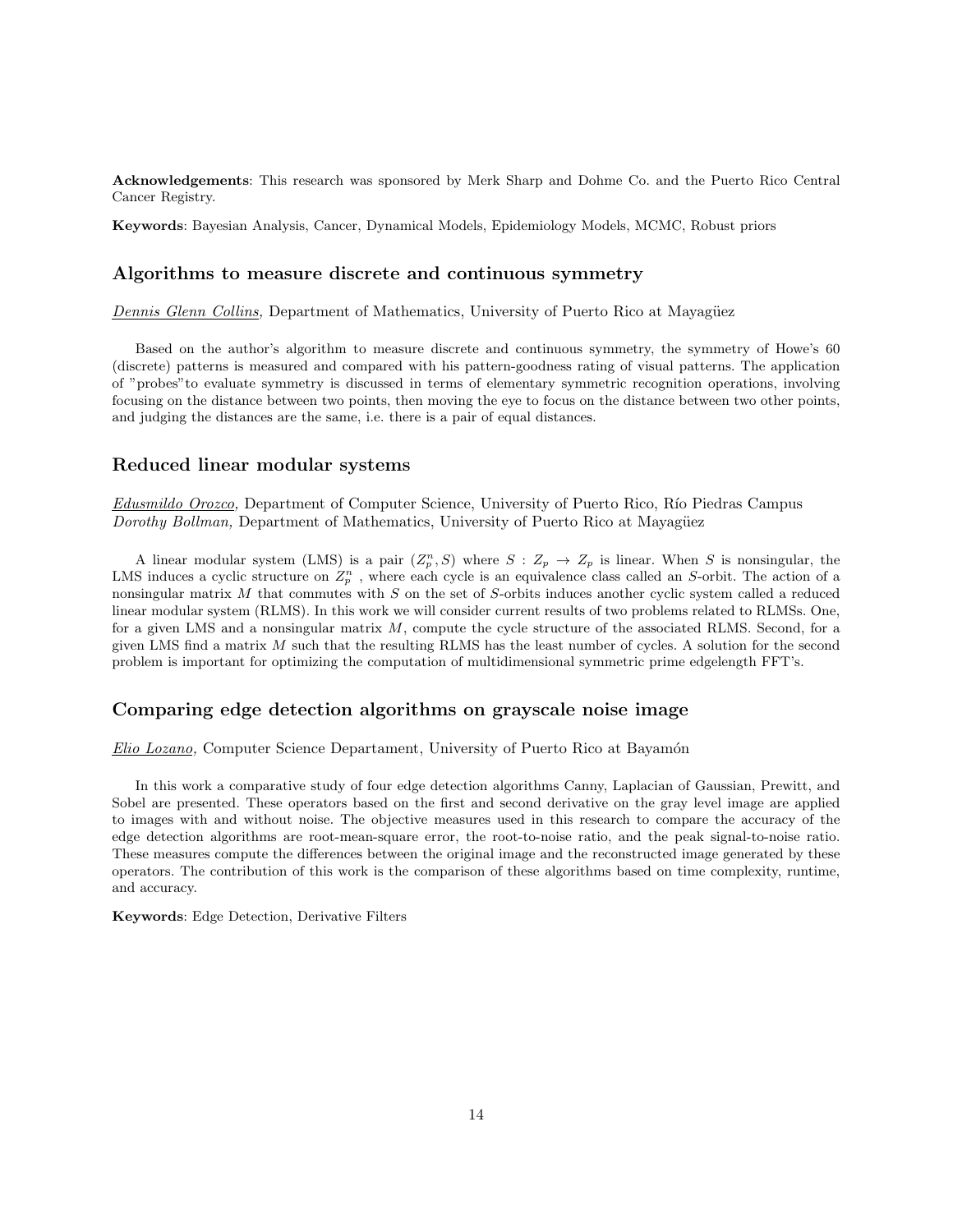# **Soliton-like solutions for nonlinear Schrödinger equation with variable quadratic hamiltonians**

*Erwin Suazo*, Department of Mathematics, University of Puerto Rico at Mayagüez

We construct soliton-like solutions for the nonlinear Schrödinger equation with quadratic time-dependent Hamiltonians. Our general approach includes important examples such as bright and dark solitons and Jacobi elliptic and second Painlevé transcendental solutions, which are important for current research in nonlinear optics and Bose– Einstein condensation.

Keywords: soliton, Schrödinger equation

# **Exact divisibility of deformation of symmetric boolean functions**

*Francis Castro,* Departamento de Matemáticas, Universidad de Puerto Rico en Río Piedras Luis Medina, Departamento de Matemáticas, Universidad de Puerto Rico en Río Piedras *Ivelisse Rubio,* Departamento de Ciencia de Cómputos, Universidad de Puerto Rico en Río Piedras

Moreno-Moreno introduced the combinatorial method that they called the covering method. This method provides an elementary way to estimate the divisibility of exponential sums over the binary field. Using this method, they gave an improvement to Ax's theorem for the binary case. Moreno-Castro-Mattson used the covering method to give an elementary proof to Moreno-Moreno's result for finite fields of characteristic 2. Recently, Castro-Randriam-Rubio-Mattson generalized the use of the covering method to any finite field providing an elementary approach to compute the *p*-divisibility of exponential sums of polynomials over prime fields. The authors obtained several bounds which unify and improve a number of previous results in this direction. Castro-Medina-Rubio used the covering method to compute the exact 2-divisibility of exponential sums of boolean functions with prescribed leading monomials and, as an application, families of boolean functions that are not balanced, and sufficient conditions for the solvability of systems of boolean equations were given. These results generalized previous known results for the binary field. In this paper we consider families of boolean functions where the number of minimal covering is greater than one. This case is much harder than the cases previously considered, where the families have only one minimal covering. Using the covering method, we compute the exact 2-divisibility of exponential sums of polynomials where its leader monomials are symmetric. Also, we compute the exact 2-divisibility of exponential sums of deformations of symmetric or homogeneous boolean functions. Our results provide families of

- non-balanced boolean functions
- "good" candidates for bent, semi-bent or quarter of bent functions
- boolean functions where we determine when the inequality given by the classical results of divisibility is strict or equality.

**Keywords**: boolean functions, exponential sums, symmetric polynomials

# **Mathematica 8 in education and research**

*Ginger McKee,* Academic Initiatives, Wolfram Research, Inc. *Michael Morrison,* Academic Initiatives, Wolfram Research, Inc.

This talk illustrates capabilities in Mathematica 8 that are directly applicable for use in teaching and research on campus. We'll be discussing a wide variety of practical and theoretical applications. Topics of this technical talk include: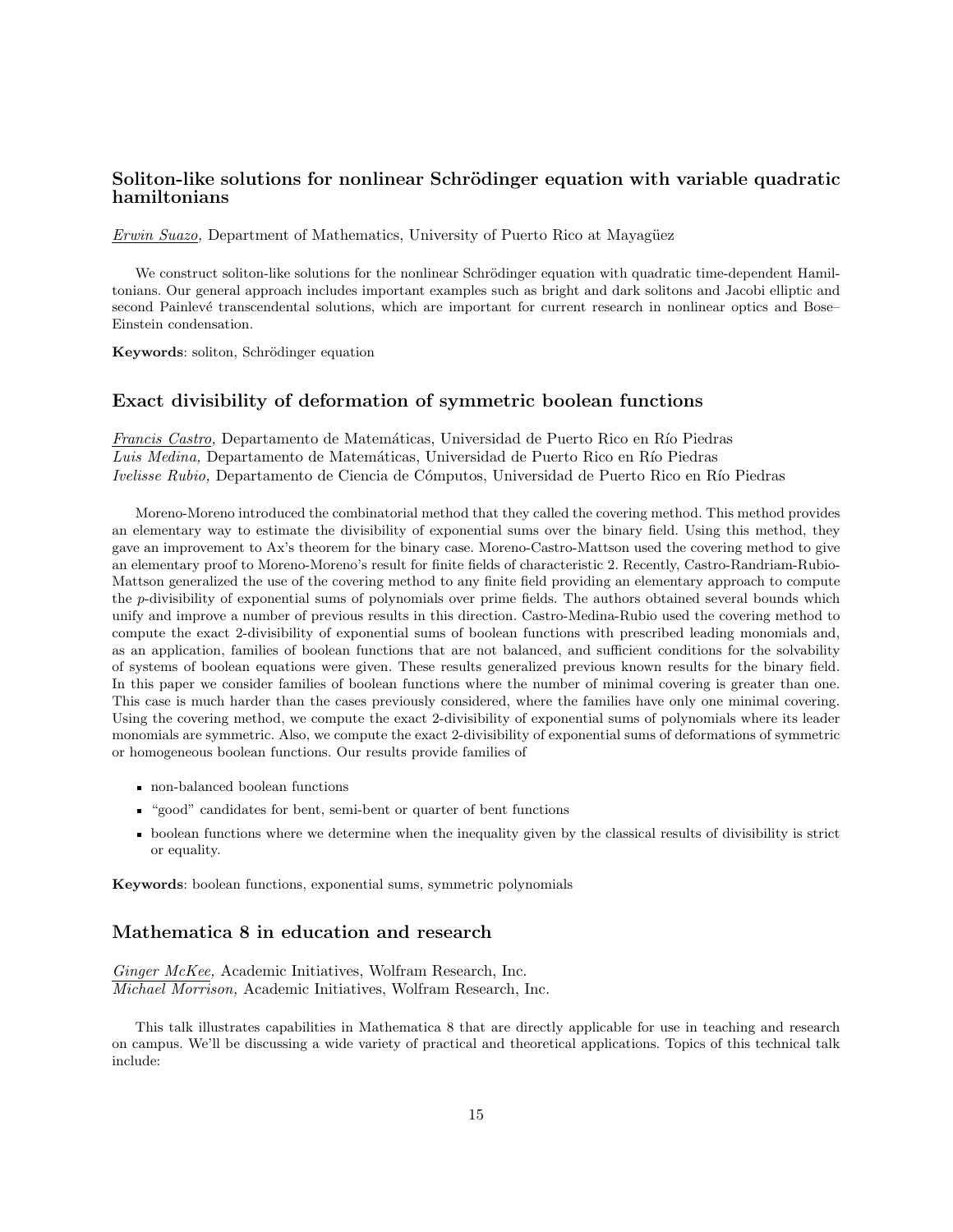- free form input
- 2D and 3D visualization
- Dynamic interactivity
- On-demand scientific data
- Example-driven course materials
- Symbolic interface construction
- Practical and theoretical applications

With improvements like the new free-form input and expanded areas like finance, statistics, engineering, software development, and image processing, even the most advanced users report learning quite a bit from Mathematica technical talks.

# **Modeling the impact of Batrachochytrium Dendrobatidis in the life history dynamics of Eleutherodactylus Coqui under seasonality in Puerto Rico and Hawaii**

*Glorimar Melendez-Rosario,* Department of Mathematics, University of Puerto Rico, Mayagüez Campus *Karen Ríos-Soto,* Department of Mathematics, University of Puerto Rico, Mayagüez Campus

Eleutherodactylus Coqui is a native amphibian in Puerto Rico and invasive species in Hawaii. This specie can be infected by a disease called Batrachochytrium dendrobatidis. Puerto Rico and Hawaii have two main seasons, a wet season and a dry season, although not at the same period of time. E. coqui reproduces the entire year but tend to breed higher during the wet/warm season in Puerto Rico. In contrast, it has been found that the disease tend to affect them more in the dry/cool season. Furthermore, the Hawaiian government wants to eradicate E. coqui populations, based on the fact that E. coqui affects native species and have negative impact in their population. The use of chemical and biological agents, such as B. dendrobatidis has been introduced without successful results. We use two stage-structured models to represent the effects of the disease in the juvenile population and adult population. The E. Coqui can die by the effect of disease or by predator-induced mortality, the Puerto Rican model is a susceptible-infected (SI) model. The Hawaiian model is a susceptible-infected-carrier (SIC) model due to the absence of predators in the population and consequently, longer life-span. The main use of the model was to model the impact of the seasonality in Puerto Rico and Hawaii. The performed of sensitivity analysis on the system equations was to study the effect of the seasonality function on the transmission of the disease by the environment. Numerical results show that the infected population is higher than the susceptible population, in Puerto Rico and in Hawaii. The environmental function causes seasonality on the dynamics of the disease, although is not endemic in Hawaii.

#### **Symmetries of multi-dimensional periodic arrays**

*Jose Ortiz Ubarri,* Department of Computer Science, University of Puerto Rico at Rio Piedras *Oscar Moreno,* Gauss Research Laboratory Inc.

Moreno introduced multi-dimensional periodic Costas arrays over elementary abelian groups. In this presentation we will review the Moreno arrays. We will present two generators that produce a group of symmetries of these Costas arrays; which, through exhaustive search, we found that they characterize the group of symmetries for the lengths 3x3x8 and 2x2x2x7. We conjecture that these generators characterize the group of symmetries of the Moreno arrays. Also, we will introduce a three-dimensional sonar, and various computational results obtained during the study of these arrays.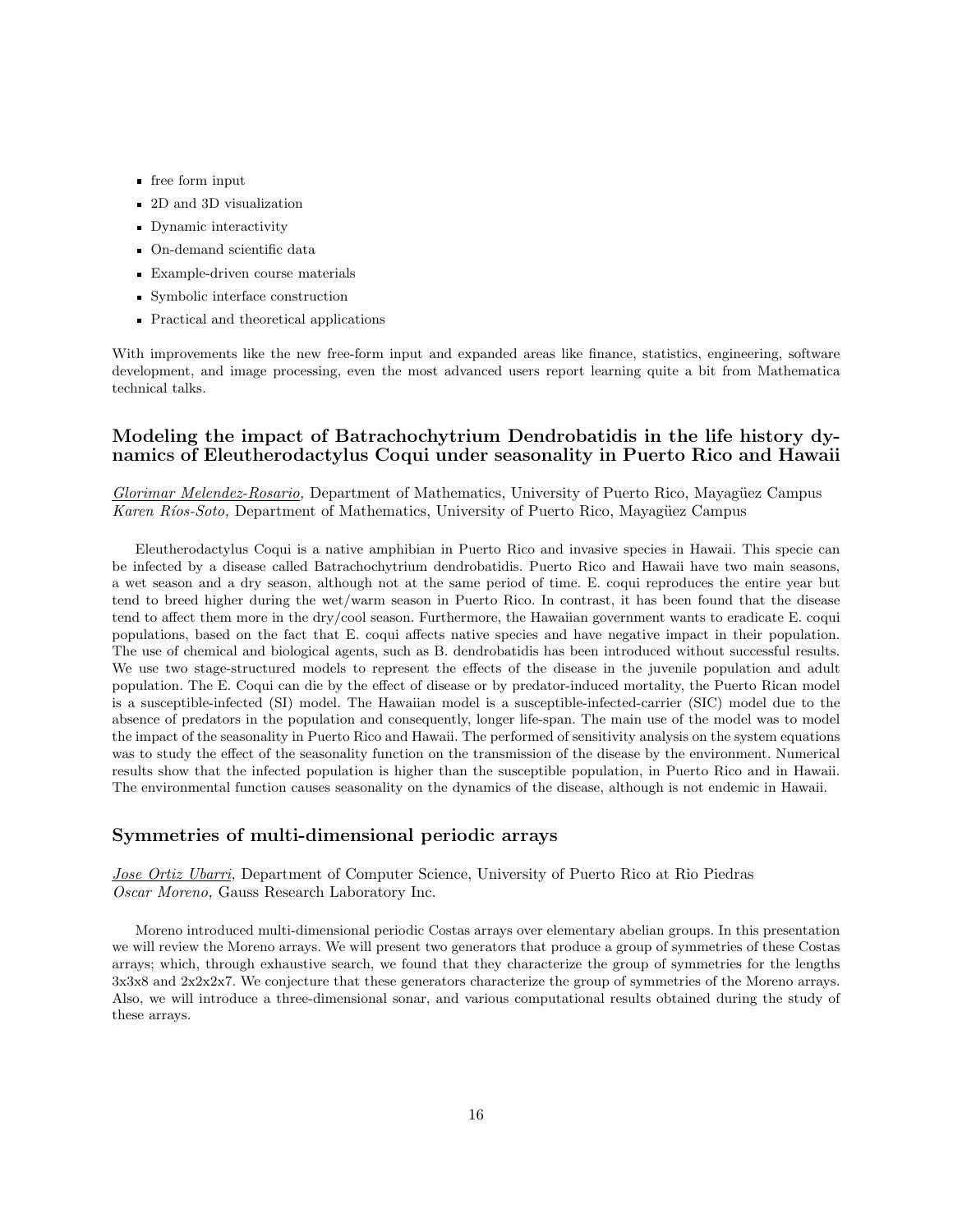# Cómputos para simulaciones de dinámica molecular usando GPUs

*Axel Rivera,* School of Computing, University of Utah

*Fernando Berríos Cádiz*, Departamento de Matemáticas, Universidad de Puerto Rico en Humacao *Jos´e O. Sotero Esteva,* Departamento de Matem´aticas, Universidad de Puerto Rico en Humacao

En esta charla se examina las oportunidades y dificultades en la utilización de Unidades de Procesamiento Gráfico de uso general (GPUs por sus siglas en inglés) en tres tipos de cómputos relacionados con simulaciones de dinámica molecular: aproximados de fuerzas electrostáticas, energía total de todo el sistema, energía total en un modelo granulado. Las GPUs son unidades de procesamiento paralelo que se encuentran incorporadas a tarjetas gráficas de mediano a alto rendimiento y en aceleradores gráficos como tarjetas físicamente separadas de la tarjeta gráfica que produce la imagen. En a˜nos recientes se han convertido en una alternativa de bajo costo a multiprocesadores con decenas de nodos. Sin embargo, los procesadores de los GPUs no implantan la totalidad del conjunto de instrucciones implantados en CPUs de uso general. La comunicación entre estos y los distintos componentes de memoria requiere de coordinación especial para evitar colisiones que la retrasan.

Nuestros resultados confirman que la transferencia de datos entre el GPU y el computador, que requiere la transferencia de estos por el bus al cual está conectado el GPU, es una barrera al uso eficiente de los primeros. De otra parte, los cómputos de energía total de todo el sistema requieren acceder a todos los posibles pares de átomos en el sistema, o como mínimo, en vecindades suficientemente grandes de átomos. Para este tipo de cómputo la sincronización en el acceso a los datos de modo que se eviten por completo las colisiones es imposible. An as´ı comprobamos qe se puede obtener mejoras de rendimiento por un factor de 20. Para el cómputo de las fuerzas lectrostáticas utilizamos una técnica de aproximación que representa la carga combinada de átomos en una vecindad con un sólo átomo falso. Con esto no sólo se reduce laa cantidad de pares de átomos a considerar si no además se hace posible en acceso a datos con menor nmero de colisiones obteniendo así factores de mejora de 40. En el ltimo caso hemos implantado un modelo granulado que evita las colisiones obteniendo aceleraciones en factores mayores a 50 Todos los factores de acelerecaión se calcularon comparadando con el cómputo en el CPU con un GPU con 512 unidades de procesamiento.

**Acknowledgements**: Este trabajo es auspiciado por el programa Partnership for Research and Education in Materials de la Universidad de Puerto Rico en Humacao (NSF-DMR-0934195).

Keywords: GPU, dinámica molecular

# La torsión de Reidemeister - Franz de un complejo CW

#### *Juan Ortiz-Navarro*, Departamento de Matemáticas, Universidad de Puerto Rico en Mayagüez

Muchos de los espacios de lentes comparten grupos homológicos sin ni tan siquiera ser homotópicamente equivalentes. La torsión de Reidemeister, introducida por este en los años 30, se utiliza para, entre otras cosas, clasificar estos espacios. En esta charla discutiremos la construcción de la torsión de Reidemeister - Franz para un complejo CW, que es la base para entender estos espacios de lentes.

**Keywords**: grupos homológicos, Reidemeister - Franz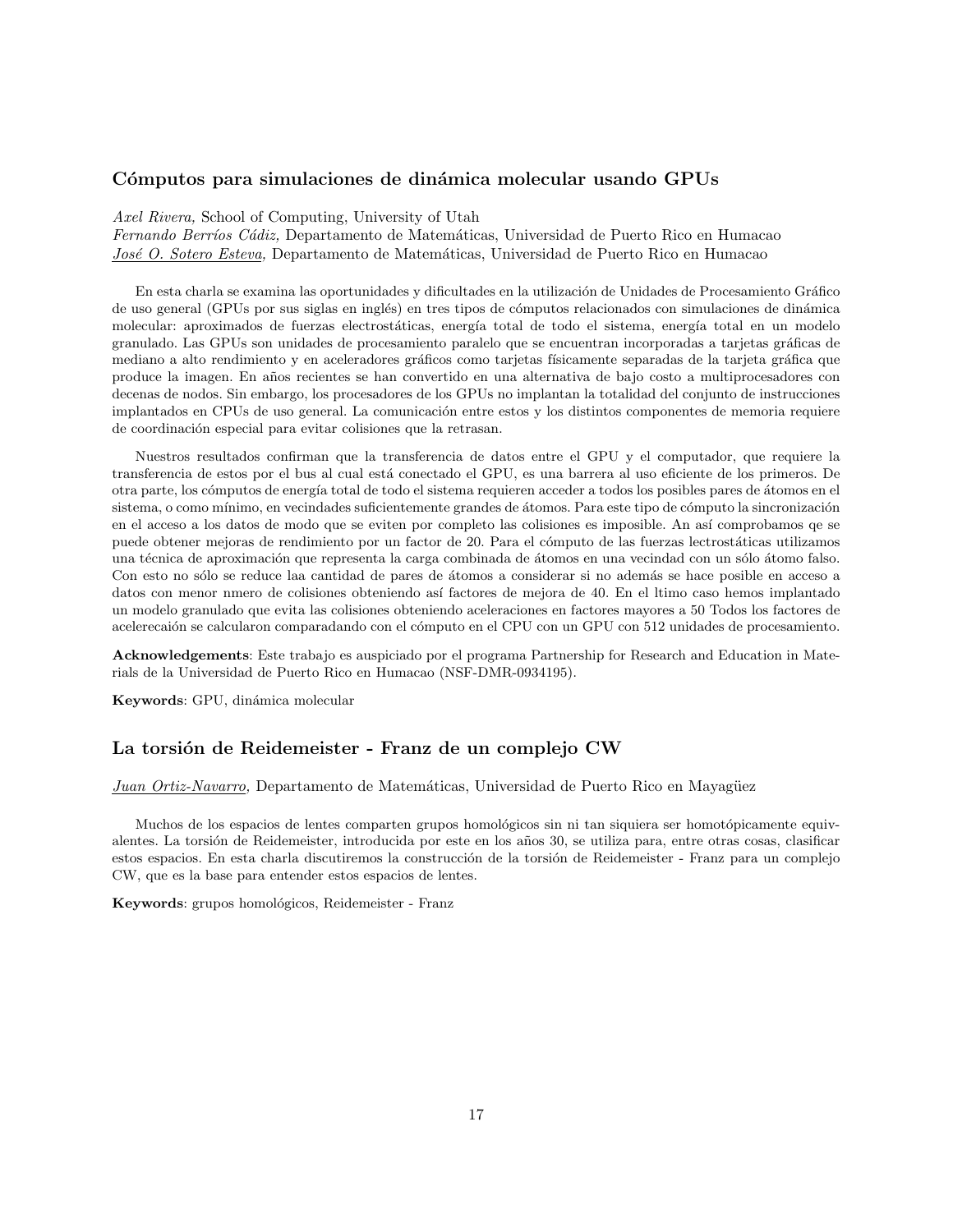# **Dispersal patterns of an invasive species with the use of MDiG: exploring the sensibility of simulations to different parameter values in the case of Mimosa pigra in Puerto Rico**

*M. Julio Barrag´an-Arce,* Department of Agricultural Economy and Rural Sociology, University of Puerto Rico at Mayagüez *Iván Henriquez,* Department of Mathematical Sciences, University of Puerto Rico at Mayagüez

Invasive species can cause considerable economic losses to a society and its environment. A proper understanding of how species invade a territory can help design efficient sampling strategies and control measures. MDiG is a mathematical model that studies the dispersion of an invasive species by taking explicit account of its dispersal strategies and of landscape heterogeneity. In MDiG short distance dispersion is modeled with cellular automata and long distance dispersion is modeled by drawing random numbers from several probability distributions. On the other hand, the impact of the environment on the survival of the invasive species is modeled with the use of suitability maps. Both modeling components are set up in a GIS framework. In this study we did a rough calibration of MDiG to the case of Mimosa pigra in Puerto Rico. First, we chose plausible dispersion parameter values from data available in the literature. Then we took the survival probabilities to be the predicted suitability index computed by Barragán, Camacho and Auccaille (2011). We assumed an initial distribution and ran the model for a fixed number of periods. We then repeated this exercise a fixed number of times. The center of mass was computed for each simulated final distribution. The whole process was repeated for different parameter values. The resulting centers of mass were compared visually to identify those parameters whose variations most affect the predictions of the model. More careful parameter estimation was suggested for these more influential parameters.

**Keywords**: dispersal, spread, simulation, invasions, Mimosa pigra, MDIG.

# **Digitizing and analyzing plant structure: an illustration with a Garcinia madruno seedling**

*M. Julio Barrag´an-Arce,* Department of Agricultural Economy and Rural Sociology, University of Puerto Rico at Mayagüez

*Iván Henriquez*, Department of Mathematical Sciences, University of Puerto Rico at Mayagüez *Isabella Barrag´an-Herbas,* Southwestern Educational Society

Plants cannot move. Instead, they rely on the plasticity of their structure in order to make the most out of their surrounding environment. That is why describing and analyzing the distribution of plant constituents in threedimensional space is so important to plant scientists. Graph theory and other mathematical constructs are providing a helpful conceptual and methodological framework for the efficient representation and analysis of plant form and structure. In addition, they constitute the foundation upon which functional plant modeling can be built. Models that incorporate both plant form and physiology constitute an active and important area of current research that is known as Functional-Structural Plant Modeling. In the present study we illustrate some of the applications of these mathematical tools and concepts. In particular, we measure, encode, digitize and analyze the basic node-level structure of a 3-year old madruño (Garcinia madruno) seedling growing in Western Puerto Rico. Field measurements made for this plant include the three dimensional position of each node, the length and diameter of each internode, as well as the location and dimension (length and width) of each leaf. This information was then encoded in a database that highlights the connections between its constituent parts. A geometric representation of the internodes and leaves were assumed; each internode was modeled as a cone fustrum. These data were digitized in OpenAlea, a software developed for plant modeling. A three-dimensional reconstruction of the tree graph was made. Several features were then analyzed such as the number of nodes and the wood volume per branch. This was then used to obtain the distribution of the number of internodes as well as the wood volume on a restricted set of branches. These types of analyses are useful in characterizing different plant types, or different developmental stages within one plant type.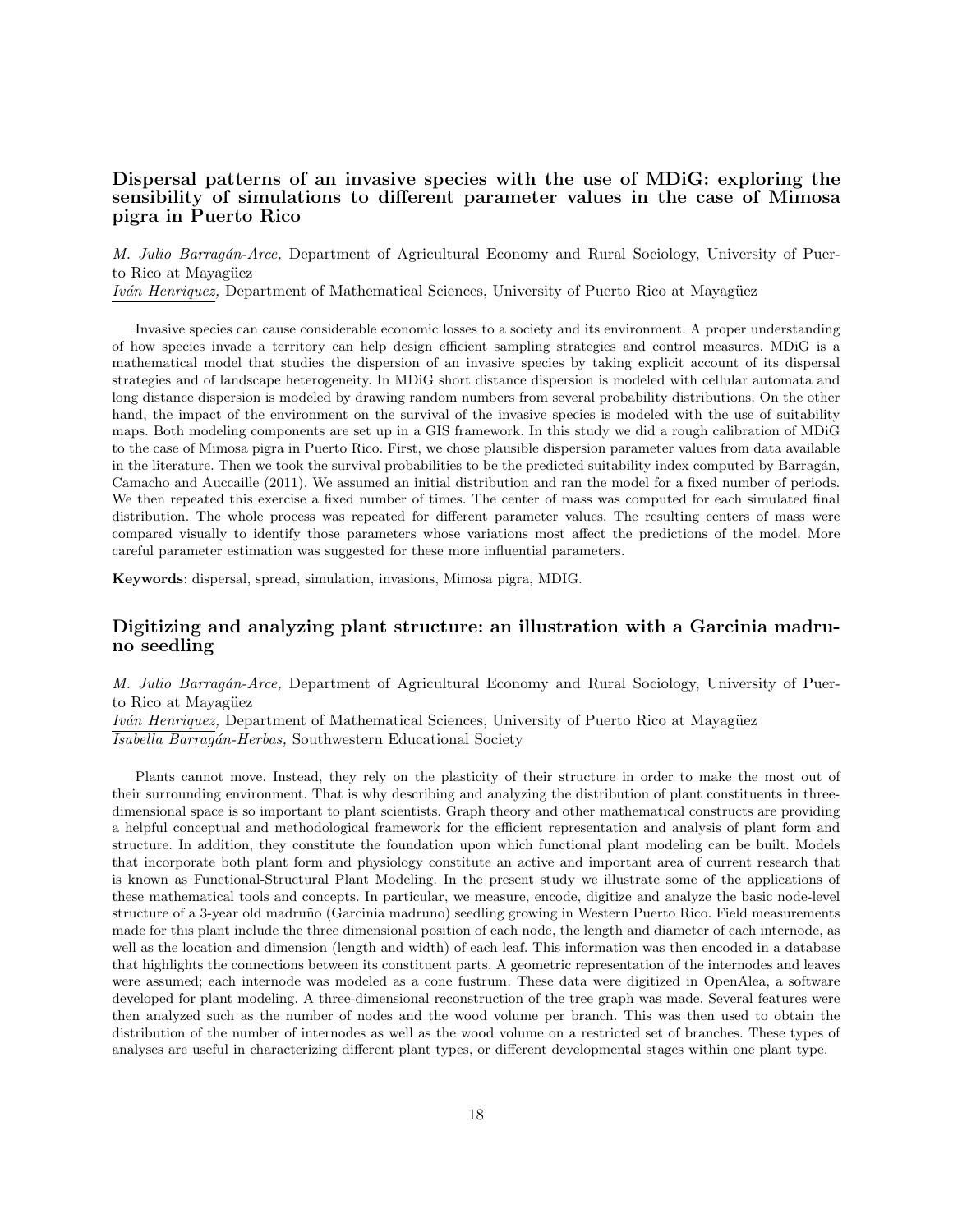**Keywords**: plant, architecture, coding, analysis, virtual.

#### **The spread of pine wilt disease subject to early eradication of infected trees**

*Luis F. Gordillo,* Department of Mathematical Sciences, University of Puerto Rico, Mayagüez

Pine wilt disease is currently among the most devastating pine trees plagues on earth. It is caused by the pinewood nematode Bursaphelenchus xylophilus in a perfect, and beautifully synchronized, mutualistic relationship with beetles of the genus Monochamus. The disease has a fast and efficient spread, which turns most of the efforts to control it practically insufficient. We investigate how early eradication of infected pine trees, i.e. eradication of trees which just ceased oleoresin exudation, may affect the disease spread. In contrast to the sole eradication of killed trees, our results show that under an appropriate combination of eradication strategies: (1) There is a significant increase in the minimum pine density below which the disease fails to invade, (2) The region where reproductive Allee effects may take place are significantly enlarged. We also show how to design optimal policies for eradication through stochastic search optimization techniques. We conclude that disease extinction can be reached faster with an appropriate combination of eradication policies, minimizing the damage on healthy pine trees and operational costs at the same time.

**Keywords**: Pine wilt disease, pest control, Allee effect, simulated annealing

#### **Simulated annealing with a descent method for mathematical models of chemical kinetic systems**

*Mónica Nadal-Quirós, Department of Computer Science, University of Puerto Rico at Río Piedras Mariano Marcano,* Department of Computer Science, University of Puerto Rico at Río Piedras

Nonlinear optimization approaches were used to compute rate constants for mathematical models of transporters in renal cell membranes. The optimization consisted in minimizing the distance between model fluxes and published experimental fluxes. Two optimization techniques, the simulated annealing method and a descent method, were combined. The simulated annealing makes a rigurous exploration of the parameter surface. This method finds a best approximate instead of a minimum. The descent method improves the exploration by using the simulated annealing approximate as the initial iterate and the derivatives of the objective function. For a data set, trials with the resultant method were made with different initial parameter sets within the parameter surface. Multiple optima were observed to be distributed in different clusters on the parameter surface. In addition, the descent method found an isolated minimum that the simulated annealing failed to find.

**Acknowledgements**: This research was sponsored in part by the National Institutes of Health grant number SC1GM084744.

**Keywords**: nonlinear optimization, renal transporters, simulated annealing, descent methods.

#### **On the transient of some non linear discrete dynamical systems**

*Omar Colón Reyes,* Department of Mathematical Sciences, University of Puerto Rico at Mayagüez *Dorothy Bollman,* Department of Mathematical Sciences, University of Puerto Rico at Mayagüez *Oscar Tomaiconza Ataulluco,* Department of Mathematical Sciences, University of Puerto Rico at Mayagüez

A discrete dynamical system is a function  $f: X \to X$ , where X is a finite set. A question of interest is how long it takes for a state to reach an attractor, that is, what is the transient of a state. The transient of *f* is then defined as the maximum of the transients among all states. Due to applications we are interested when *X* is the *n*-fold cartesian product of a finite field with 2 elements. Currently there are no tools to determine the transient of a given nonlinear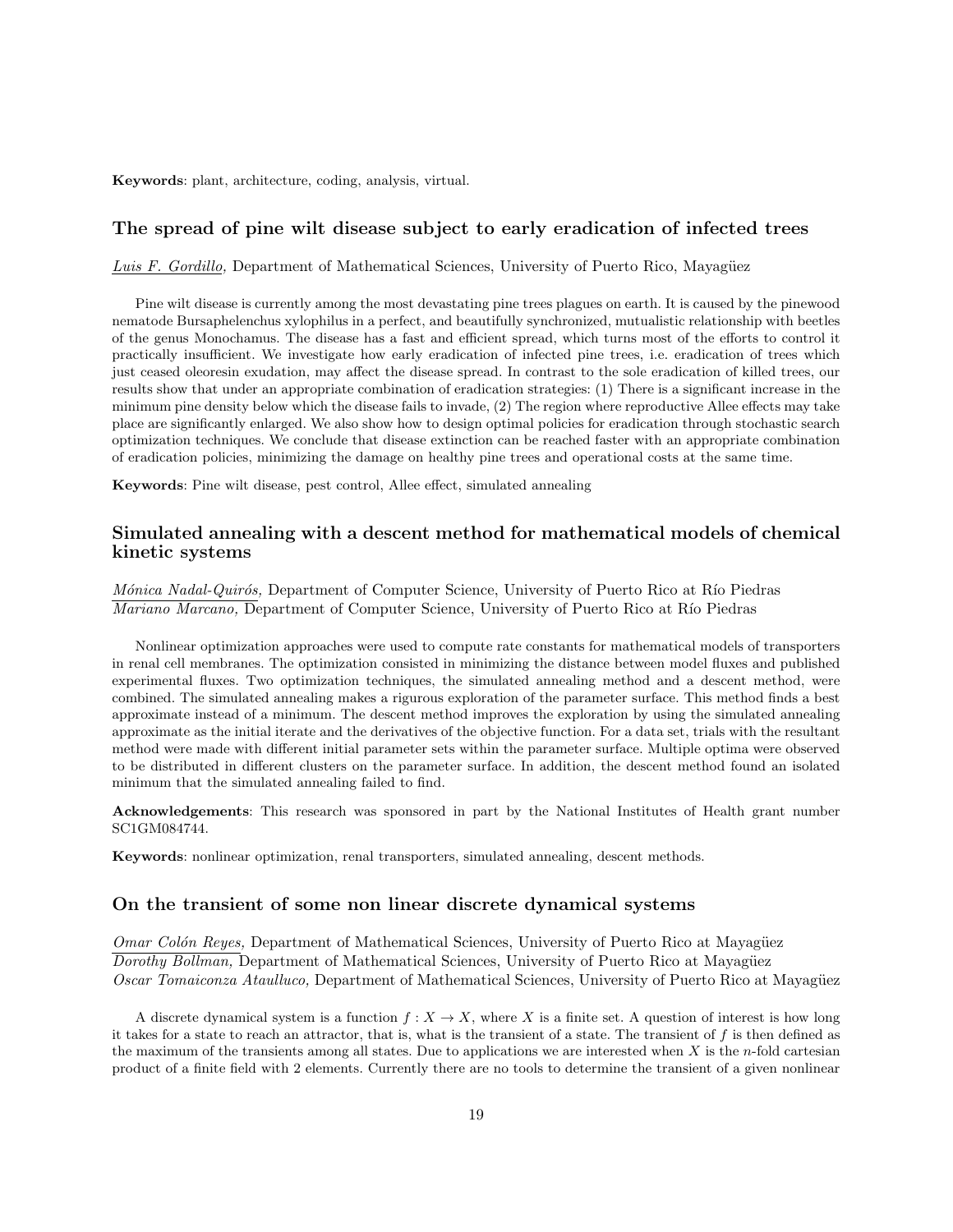*f*. In this work we consider the simplest boolean monomial dynamical system, that is, a system whose dependency graph is the wedge of an *n* cycle and an *m* cycle for coprimes *m* and *n*. Our main result is that for such a system, its transient is  $(n + 1)(m - 1)$ .

We also prove that the generalization of this problem, that is, obtaining the transient of a boolean monomial dynamical system whose dependency graph is the wedge of any number of cycles with relatively prime lengths, is equivalent to finding the Frobenius number  $F(r)$ , that is, given *r* positive integers, find the largest integer,  $F(r)$ , that cannot be expressed as a non-negative integer linear combination of these numbers. The problem of finding a closed-form solution for  $F(r)$ ,  $r > 2$ , has been open for more than 200 years.

**Keywords**: discrete dynamical systems, transients

#### **Parallel multiplication in finite fields with large characteristic**

*Oscar Yupanqui Huamán, Department of Mathematical Sciences, University of Puerto Rico at Mayagüez Dorothy Bollman, Department of Mathematical Sciences, University of Puerto Rico at Mayagüez* 

Finite fields have many important applications in various fields, including signal processing, coding theory, cryptography and, more recently, in genetic networks models. For this reason a great deal of effort has gone into developing highly efficient implementations of finite field arithmetic, especially multiplication. Development of parallel multiplication algorithms has been directed almost exclusively to finite fields of characteristic 2. In this work we make use of results of Bollman, Ferrer and Orozco to develop a parallel algorithm for finite fields with large characteristic and discuss its implementation on a shared memory machine.

**Keywords**: finite fields, parallel computation

#### **The volume derivative for the computation of fracture surfaces in strain space**

Pablo V. Negrón-Marrero, Department of Mathematics, University of Puerto Rico at Humacao *Jeyabal Sivaloganathan,* Department of Mathematical Sciences, University of Bath, Bath UK

In last year's SIDIM we introduced what we called the *volume derivative* of a stored energy function at a given linear displacement boundary condition. Given such linear boundary condition, the volume derivative is a measure of the energy per unit volume required to open an infinitesimal hole in an initially perfect body. We use the volume derivative for the characterization of cavitation type material instabilities in solids. In particular, we characterize the set of all linear displacement boundary conditions at which cavitation first occurs (*fracture surface*) as the set of all such matrices at which the volume derivative vanishes. We present some new three dimensional examples of this characterization, and both two and three dimensional numerical examples of strain surfaces for certain physically reasonable stored energy functions. The numerics require that we solve a nonlinearly constrained large scale optimization problem. This is done using a penalization method to handle the nonlinear constraint, and a gradient flow iteration together with a finite element method to perform the required minimization.

**Acknowledgements**: This research was sponsored in part by an International Joint Project Grant from the Royal Society of London and by the Partnership for Research and Education in Materials (PREM) program of the University of Puerto Rico at Humacao.

**Keywords**: cavitation, volume derivative, fracture surface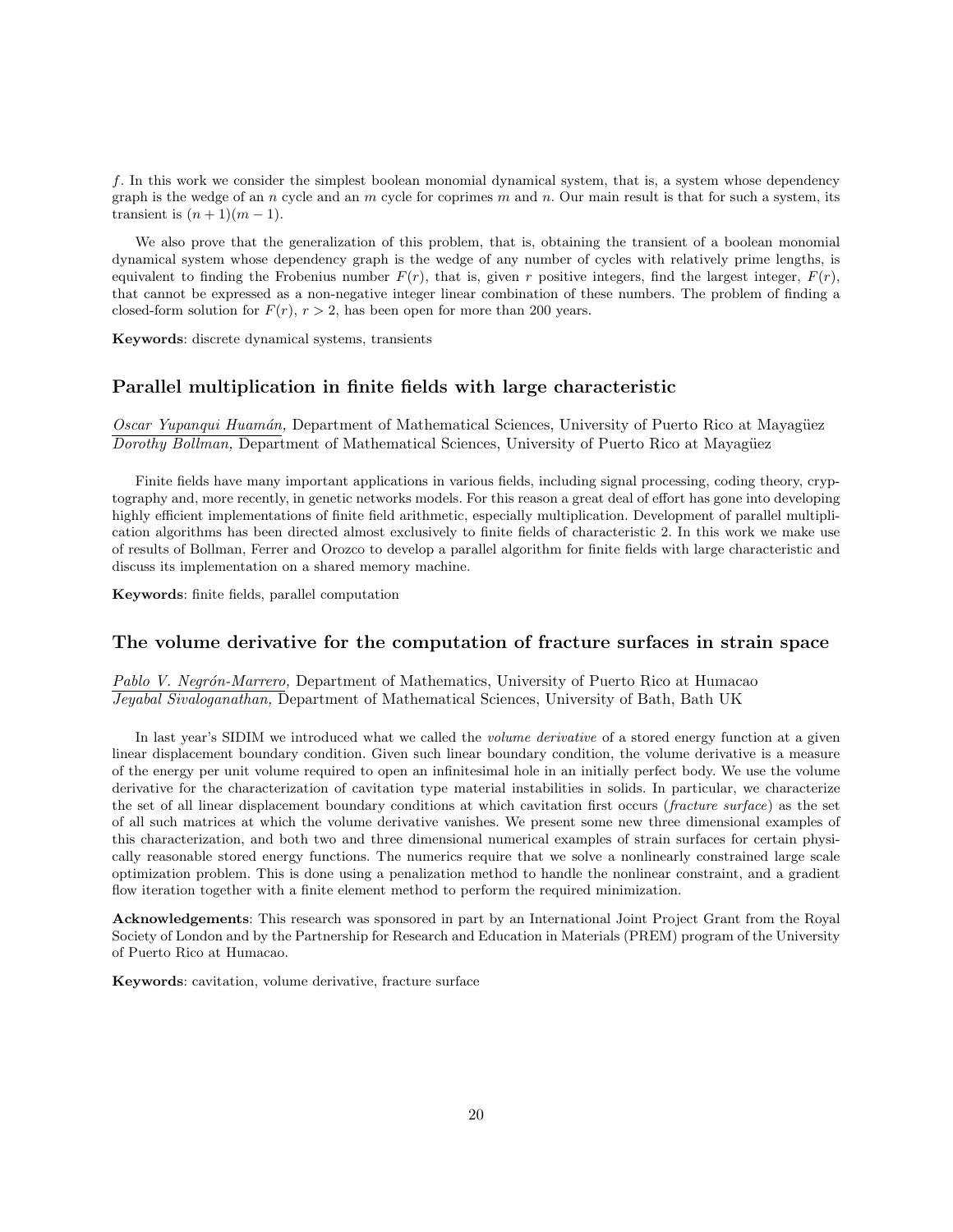# **Asserting parallel computational thinking into the undergraduate 4-year computer science curriculum at UPR-RP**

*Peter Musial,* Department of Computer Science, University of Puerto Rico, Río Piedras Campus *Edusmildo Orozco,* Department of Computer Science, University of Puerto Rico, R´ıo Piedras Campus *Rafael Arce Nazario, Department of Computer Science, University of Puerto Rico, Río Piedras Campus* 

The development of parallel computational skills and concepts in undergraduate Computer Science (CS) students is essential, given the current and foreseen computing trends. However, most undergraduate CS programs expose students to these skills implicitly and/or as an elective third/fourth year course (if at all). The goal of our project is to enhance the undergraduate Computer Science curriculum offered at the UPR-RP with Parallel, Computational Thinking (PCT). The project entails a series of educational, assessment and dissemination activities to instill in our students the essential PCT awareness and competencies.

In this talk, we will present our projects vision and highlight some of its ongoing accomplishments and activities. More information about the project and developed materials can be found at: http://ccom.uprrp.edu/~pmusial/CPATH/.

#### **B´usqueda de arreglos de Costas en GPUs y FPGAs**

*Jose Ortiz Ubarri,* Department of Computer Science, University of Puerto Rico, Río Piedras Campus *Rafael Arce Nazario,* Department of Computer Science, University of Puerto Rico, Río Piedras Campus

Un arreglo de costas tamaño *N* se define como una permutación  $f : \mathbb{N} \to \mathbb{N}$  tal que para todo entero *h*, *i* y j, con  $1 \leq h \leq N-1$  y  $1 \leq i, j \leq N-h$ ,  $f(i+h) - f(i) = f(j+h) - f(j)$  implica que  $i = j$ . Los arreglos de costas tienen aplicaciones a seguridad y cómunicaciones tales como reconocimiento de objetos, comunicaciones ´opticas y marca de agua digital. Actualmente, se conoce el n´umero de arreglos de Costas hasta *N* = 28*∗* y no se conocen ejemplos de *N* = 32. A pesar de que existen métodos para generar soluciones algebraicas de tamaño infinito (Welch, Lempel, Golomb), estas no son exhaustivas, no existen para todo tama˜no *N* y el tama˜no del espacio de posibles soluciones crece factorialmente, por lo que se acostumbra buscar las soluciones de forma computacional. En esta presentación discutiremos el problema de búsqueda de arreglos de Costas desde el punto de vista computacional y explicaremos diseños que estamos desarrollando usando tecnologías de GPGPU y FPGA. Nuestro objetivo es contrastar las abstracciones y patrones de diseño necesarios para estas tecnologías vs. programación orientada a procesadores de uso general, y adem´as resaltar las ventajas en rendimiento de dichas plataformas.

# **Student understanding of graphing functions of two variables: an analysis of results using the moments of study of the anthropological theory of the didactic**

*Rafael Martinez-Planell,* Department of Mathematics, University of Puerto Rico at Mayagüez

This presentation is based on two previous studies dedicated to student understanding of topics in multivariable calculus. These used Action-Process-Object-Schema (APOS) and Semiotic representation theories and hence were focused on cognitive aspects of student understanding. In Trigueros and Martínez-Planell (2010) we investigated geometric aspects of student understanding of functions of two variables. Then, in Martínez-Planell and Trigueros (2009) we investigated formal aspects of student understanding of functions of two variables: domain, uniqueness of function values, range and the possible arbitrary nature of the functional relation. The main results of the articles will be briefly summarized. The revised genetic decomposition for the concept of a two variable function resulting from the previous studies will be presented. The constructions contemplated in the decomposition were used design a set of student activities to help improve understanding of functions of two variables. After this, well then analyze the institutional dependence of our findings using notions from the Anthropological Theory of the Didactic (ATD).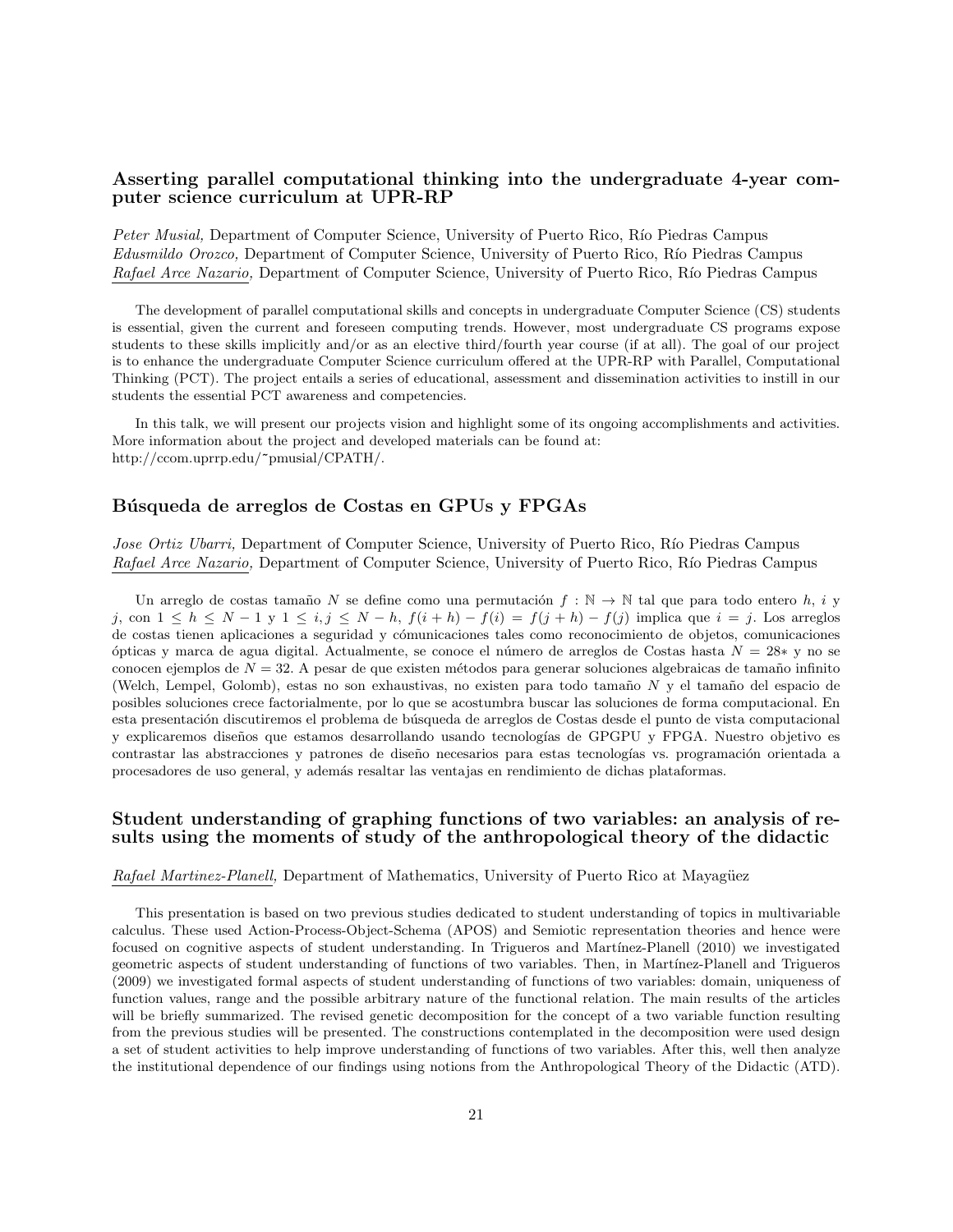In particular, findings will be discussed in terms of didactic transposition phenomena, didactical organization of the textbook material and of the proposed activities. The revised genetic decomposition guides our analysis of didactical organization as well as the resulting analysis of proposed activities.

The basic idea of the notion of didactic transposition is that knowledge, as presented by the institutions that produce it, in this case the mathematical community, must by necessity be transformed in order to make it accessible to the community of students. Knowledge is segmented, organized, portions to be taught are discriminated, and new notions may be introduced with the sole purpose of serving as didactical intermediaries. At the level of the institution of higher learning this is evidenced by the chosen textbook, syllabus, study plans, and other curricular documents. At this level, knowledge suffers yet another transposition when taken to the classroom by the individual professor, when he/she chooses what will and will not be presented, the emphasis, what students will be asked in the examinations, etc. After this, there is a last transposition between what the professor presents or requires students to know and what they actually get to understand, in the sense that they may dispose of this knowledge at the end of the course to use in other academic endeavors.

The problem of didactic organization is modeled in ATD with the moments of study.These moments of study allow analyzing and describing the didactic organization of a particular topic based on the way different key didactic functions take place. The moments of study do not imply a specific chronological order. What the theory does say is that in the study of a local mathematical organization, as would be the study of graphs of functions of two variables, there will necessarily occur instances where the class will be involved in activities proper to each of the moments. The moments of study are: moment of the first encounter, moment of exploration of types of tasks and emergence of technique, technological-theoretical moment, moment of practice with the techniques, moment of institutionalization, and moment of evaluation.

According to the ATD, by distinguishing between the different ways of knowing, or practices, the process of didactic transposition also underscores the institutional relativity of knowledge, and thus sets didactical problems away from the characteristics of the individuals in the considered institutions. Hence, they conclude that to understand student difficulties in learning a particular notion it is not enough to study the cognitive aspects of learning. By contrast, and as seen in our previous studies, both APOS and semiotic representation theories focus on the cognitive aspects of learning, by starting from the formal definition of function of two variables as understood by the community of mathematicians (expert knowledge) and studying what has actually been learned by the community of students. Hence, taking into account specific institutional constraints that may affect student learning can potentially enrich our understanding of how students come to understand the notion of a function of two variables and the difficulties they encounter. Further, the analysis of didactical organization using the ATD moments of study can help ensure the institutional feasibility and proper balance of the supplementary activities suggested by the revised genetic decomposition.

**Acknowledgements**: This research was sponsored in part by the University of Puerto Rico at Mayagüez.

**Keywords**: APOS Theory, functions of two variables, Anthropological Theory of the Didactic, didactical organization

### **Three frameworks for a general theory of factorization**

*Reyes M. Ortiz Albino,* Departamento de Matemáticas, Universidad de Puerto Rico en Mayagüez *Daniel D. Anderson,* Department of Mathematics, The University of Iowa, Iowa City

We discuss three different frameworks for a general theory of factorization in integral domains: *τ* -factorization (where *τ* denotes a symmetric relation on the set of nonzero nonunits of the domain), reduced *τ* -factorization and Γ-factorization (where Γ denotes a set). We will define all three factorizations and give examples to understand the basic idea. Also, we discuss the generalized notions of an atom, prime and the divides operator. Results on how these notions differ among them and desired structures properties, depending on which type of set or relation is considered.

**Keywords**: generalized factorizations, factorizations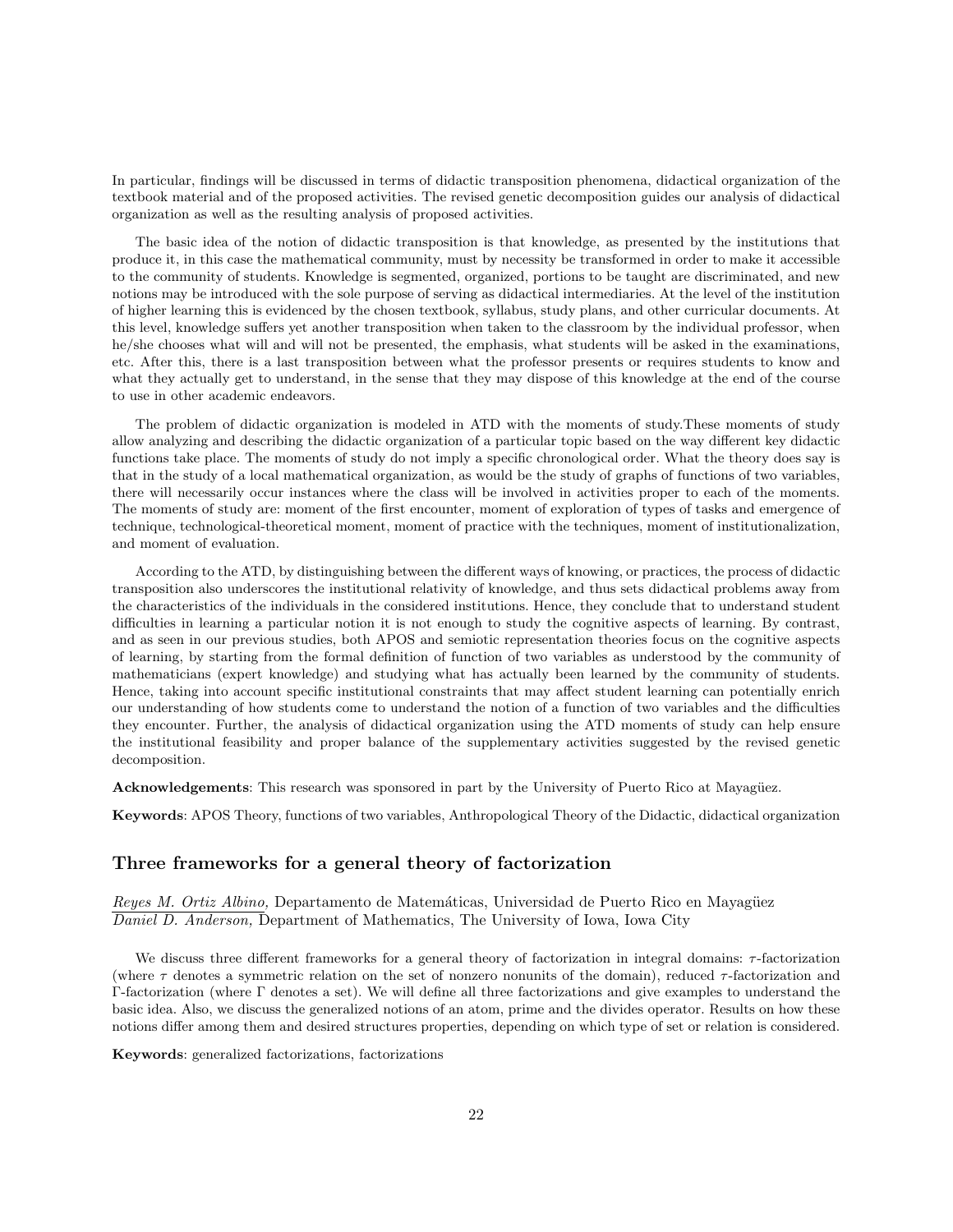#### **Bol-Moufang quasigroups defined by a single operation**

*Reza Akhtar,* Department of Mathematics, Miami University *Ashley Arp,* Black Hills State University *Michael Kaminski,* Knox College *Jasmine VanExel,* Paine College *Davian Vernon,* Morehouse College *Cory Washington,* Miami University

A *quasigroup* is a set together with binary operation *∗* whose multiplication table is a Latin square. A quasigroup identity is said to be of *Bol-Moufang type* if its statement involves three variables, two of which occur once on each side and one of which appears twice on both sides; moreover, the order in which the variables appear is the same on both sides, and only one operation appears in the identity. We describe the classification of varieties of quasigroups of Bol-Moufang type where the operation involved is *∗*, */*, or *\*, determining all inclusions among these and providing all necessary counterexamples.

#### **Grafo Mariposa**

*Heeralal Janwa*, Departamento de Matemáticas, Universidad de Puerto Rico en Río Piedras *Viviana Beltrán*, Departamento de Matemáticas, Universidad de Puerto Rico en Río Piedras

Una red de interconexión es un sistema de computadoras, llamados nodos que se conectan usando líneas de comunicación. En general, las redes de interconexión pueden modelarse y representarse usando teoría de grafos finita. Cuando asociamos un grafo a una red de comunicación, los vértices y las aristas del grafo representan los nodos y las líneas de comunicación de la red. Las redes simétricas, como la red hipercubo, son poderosas herramientas computacionales en paralelo, porque los procesos se distribuyen, de forma simétrica, a través de los nodos de la red, mejorando notoriamente el costo computacional. La mayor desventaja que presenta esta red es que el grado de los nodos aumenta de acuerdo con su dimensión. Hay muchas redes de interconexión asociadas al hipercubo, entre estas tenemos la red Mariposa n-dimensional. En este trabajo se encuentra el grupo de automorfismo del grafo mariposa para dimensiones pequeñas.

Keywords: Teoría de grafos, grafo Mariposa.

# **6. Afiches (***Posters***)**

#### **Pursuit problems: generalizations and numerical simulations**

*Greichaly Cabrera-Cruz,* Department of Mathematics, University of Puerto Rico at Humacao *Pablo V. Negr´on-Marrero,* Department of Mathematics, University of Puerto Rico at Humacao

A pursuit problem consists of studying the path followed by an aggressor (the pursuer) to catch a prey. This problem dates back to Zeno's solution of the classic Achilles and the Tourtoise problem, Leonardo Da Vinci and Pierre Bouguer (1732). The term pursuit curve was introduced by George Boole in his Treatise on differential equations of 1859. The usual mathematical model in a pursuit problem is that of a differential equation that describe the relative velocity between the pursuer and prey and in which the speed of the pursuer is proportional to that of the prey. Besides the direct applications to biology, this problem is also important in ballistics and aviation.

In the classical pursuit problem, the prey follows a given known path and the problem is to determine the path followed by the pursuer. Normally the approach in textbooks and papers is to find exact solutions of the model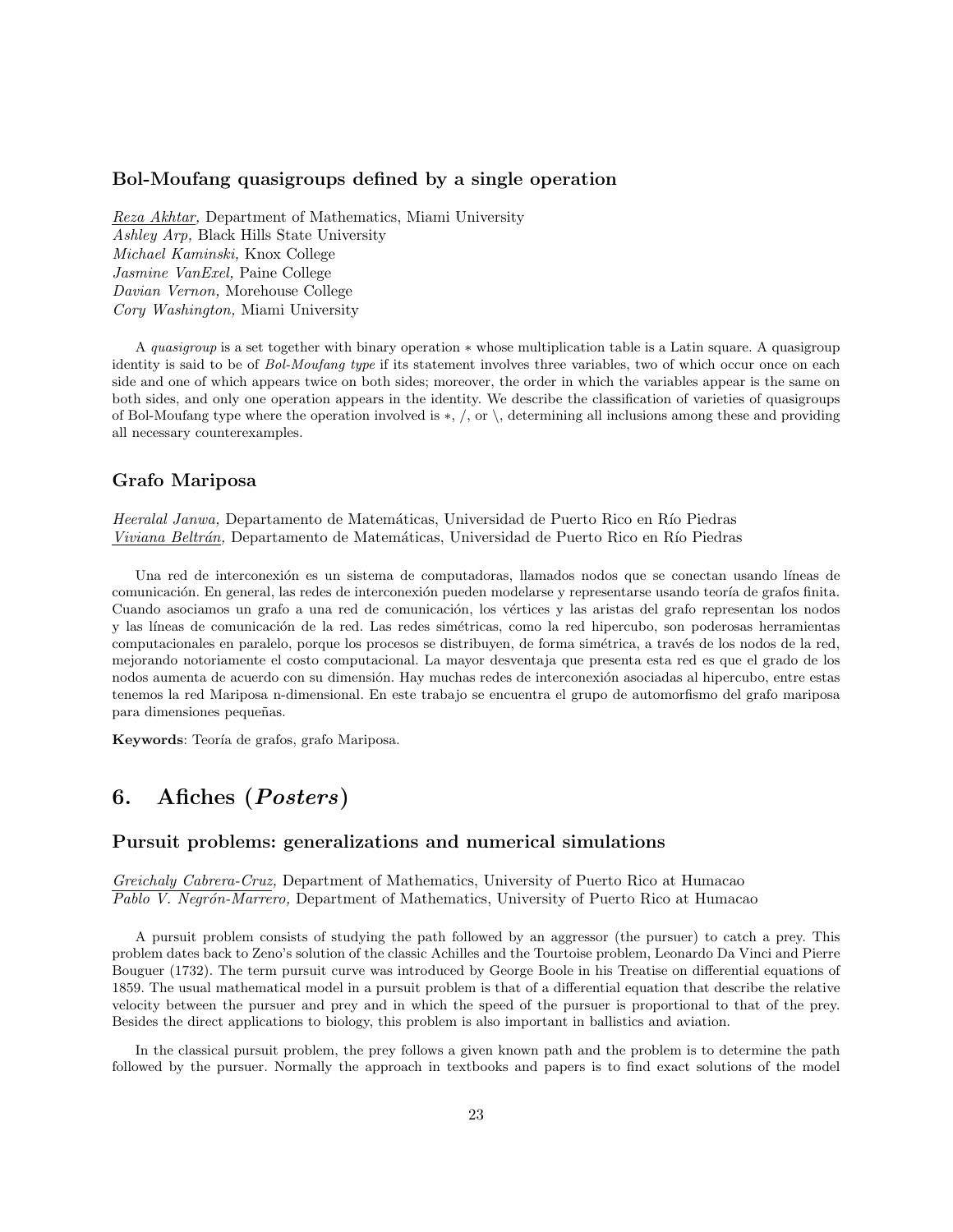equations which can only be obtained for fairly simple prey path curves. For more complex situations, numerical methods are the only practical alternative to approximate the solution.

A more realistic situation in a pursuit problem is that in which the prey follows a possibly random path. Another interesting situation is the one in which the pursuer chases more than one prey and has to make decisions on the fly onto which prey to follow. In this paper we will propose models for both of these situations and perform numerical simulations to study the possible resulting trajectories followed by the pursuer.

**Acknowledgements**: This research was sponsored in part by RISE and PREM-UPRH (NSF-DMR-0934195) programs of the University of Puerto Rico at Humacao.

**Keywords**: Pursuit Curves, Ordinary Differential Equations (ODE)

#### **Tabla de mortalidad de Puerto Rico**

*Grisel Hernandez Carrasquillo,* Departamento de Matem´aticas, Universidad de Puerto Rico en Humacao *Alberto C´aceres,* Departamento de Matem´aticas, Universidad de Puerto Rico en Humacao

Este trabajo consiste en preparar una tabla de mortalidad de Puerto Rico para personas nacidas en 1920. Las tablas de mortalidad se usan en demografía y para calcular primas de seguros de vida. Las tablas de mortalidad son muy diferentes a las tablas del censo. Las tablas del censo miden la cantidad de población que hay cada año en un lugar determinado incluyendo los nacimientos y los inmigrantes mientras que las tablas de mortalidad toman una cantidad de personas previamente determinada y cuenta cuántos de esos van muriendo cada año por un periodo de años prolongado por lo cual aquí no se cuentan los nacimientos ni los inmigrantes. Con estas tablas se determina la probabilidad de defunción de estos individuos y su esperanza de vida. Es difícil hacerlas completamente precisas, pues no es posible seguir la historia de cada miembro de una población inicial (cohort). Para la tabla de este trabajo se utilizo las fórmulas de la Organización Mundial de la Salud. Se quiere ver si se puede encontrar formas de hacerlas cada vez más precisas. Esta tabla se hizo usando la información de la población por edades del 2005 de la Junta de Planificación de Puerto Rico y la cantidad de muertes por edad durante ese mismo año del Departamento de Salud de Puerto Rico (www.tendenciaspr.com). Al final se obtiene la esperanza de vida que tiene una persona a cierta edad, esto estima cuántos años mas puede vivir. Las proyecciones futuras para este trabajo son poder refinar la información para un periodo mas allá de 85 años y también ver el fenómeno por sexo.

Acknowledgements: Este trabajo de investigación fue auspiciado en parte por la Universidad de Puerto Rico en Humacao y el programa NIH-RISE.

**Keywords**: mortalidad

#### **Minimum rank of subgraphs of hypercube**

*Héctor D. Torres-Aponte*, Department of Mathematics, University of Puerto Rico at Río Piedras *M.Reza Emamy-K.*, Department of Mathematics, University of Puerto Rico at Río Piedras *Leslie Hogben,* Department of Mathematics, Iowa State University and American Institute of Mathematics, Palo Alto, California

*María* Neco-Arroyo, Department of Mathematics, University of Puerto Rico at Río Piedras

Let  $Q_n$  be a *n*-dimensional hypercube. A hypercube *cut-complex* is the subgraph induced by the set of vertices on one side of the hyperplane when a (*d −* 1)-hyperplane cuts some edges in *Qn*. The minimum rank of a simple graph *G* is the smallest possible rank over all real symmetric matrices whose  $i_j$ -th entry (for  $i \neq j$ ) is nonzero exactly when  ${i, j}$  is an edge in *G*. The minimum rank of selected cut-complexes of  $Q_n$  is presented, including the family defined by the *Cartesian product* of  $(n-2)$ -dimensional hypercube and a path with three vertices denoted by  $Q_{n-2} \square P_3$ . Furthermore all cut complexes of small order hypercubes have been calculated.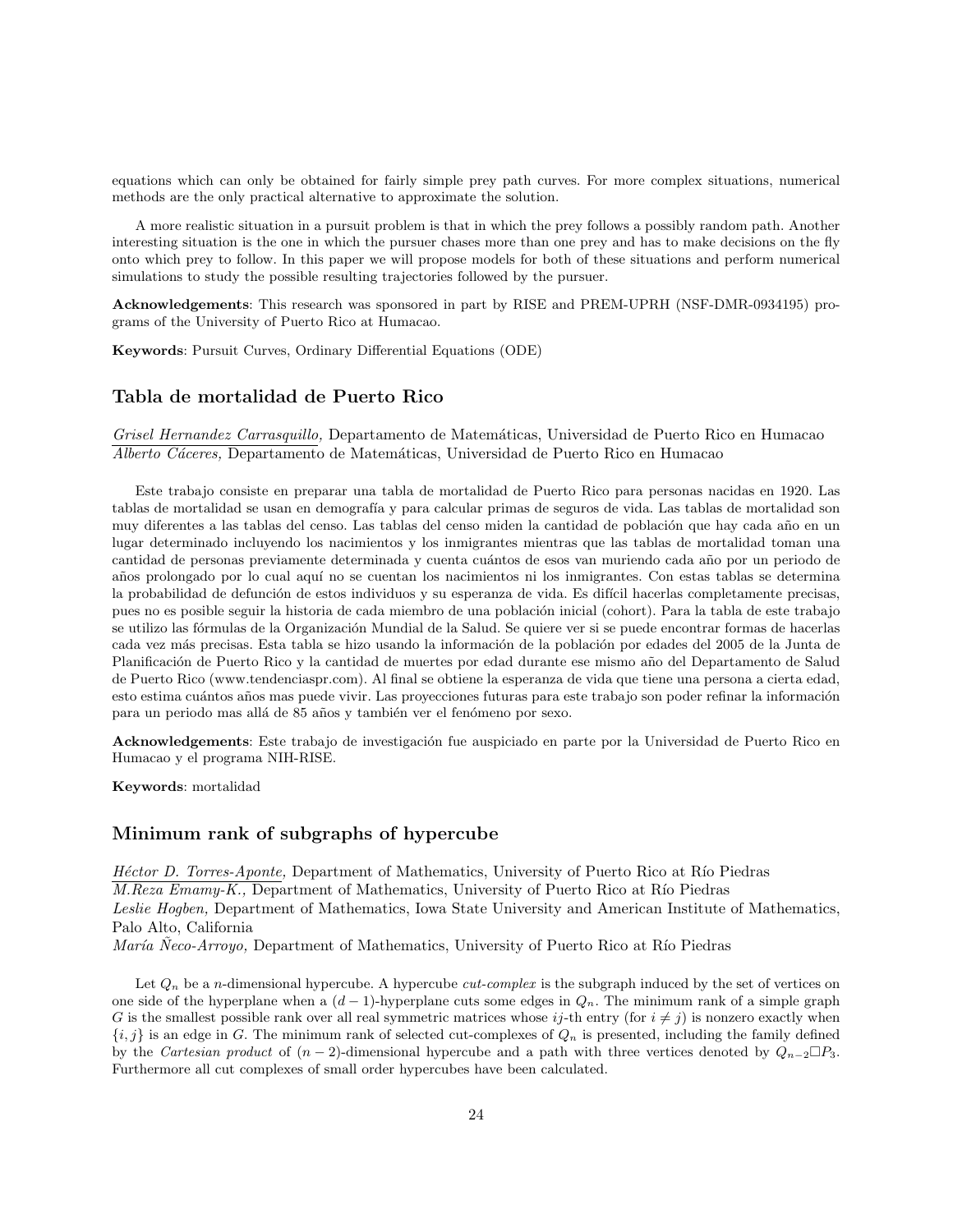**Acknowledgements**: This research was sponsored by Iowa State University and Math Alliance (DMS 0502354).

**Keywords**: Minimum rank, Hypercube, Cut-complex

# Ensamblando secuencias de segunda generación

*Amy A. Ruiz Goyco,* Departamento de Ciencia de Cómputo, Universidad de Puerto Rico, Recinto de Río Piedras

*Eliana Falc´on,* Departamento de Ciencia de C´omputo, Universidad de Puerto Rico, Recinto de R´ıo Piedras *Humberto G. Ortiz Zuazaga,* Departamento de Ciencia de C´omputo, Universidad de Puerto Rico, Recinto de Río Piedras

La biología computacional consiste en estudiar problemas computacionales inspirados en la biología, como el ensamblaje de las secuencias nucleicas de segunda generación (NGS), que pueden generar miles de millones de secuencias en un proyecto. Es necesario implementar un mecanismo computacional ´optimo que permita ensamblar las secuencias de manera eficiente, en tiempo razonable. Actualmente, se estudia sobre el pepino de mar (Holothuria glaberrima), por diversas razones referentes a su bondad de regenerarse (S.A., La investigación del Laboratorio de Desarrollo y Neurobiología de la UPR Río Piedras, El Nuevo Día, pág. 77). En este organismo buscamos genes específicos de la regeneración.

Estudié ensambladores como Celera Assembler", un programa .<sup>o</sup>pen source", que reconstruye secuencias largas del ADN genómico a partir de datos de NGS. Celera Assembler"ha permitido muchos avances en la genómica, por ejemplo, la primera secuencia completa del genoma (Myers, 2000). Dado eso, se procedió a estudiar el algoritmo, su funcionamiento y los métodos que utiliza para ensamblar las secuencias. Luego, se aplicó a dos millones de secuencias del pepino de mar. Los resultados obtenidos no coincidieron con los objetivos inicialmente planteados. Sin embargo, se ha optado por estudiar el algoritmo de otros ensambladores.

# **Spectral algorithms for imaging applications**

*Ioannis Koutis,* Department of Computer Science, University of Puerto Rico at Rio Piedras *Jose Jaime Farrington Zapata,* Department of Computer Science, University of Puerto Rico at Rio Piedras *Richard Garcia,* Department of Computer Science, University of Puerto Rico at Rio Piedras

Image segmentation is a process that has applications in areas like medicine, security, entertainment, and other areas. The goal of this project is to design new algorithms for problems in computer vision, especially on image segmentation. The idea consist of representing a picture as a graph were the nodes are the pixels of the picture and the weight in the edges is the probability of two adjacent pixels been part of the same object. Concepts of spectral graph theory will be used to perform the image segmentation process. At the end we hope to develop an open source MATLAB toolbox with an implementation of the new algorithms.

**Acknowledgements**: This research is sponsored by the Puerto Rico Louis Stokes Alliance For Miniority Participation (PRLSAMP).

**Keywords**: computer vision, image segmentation, spectral graph theory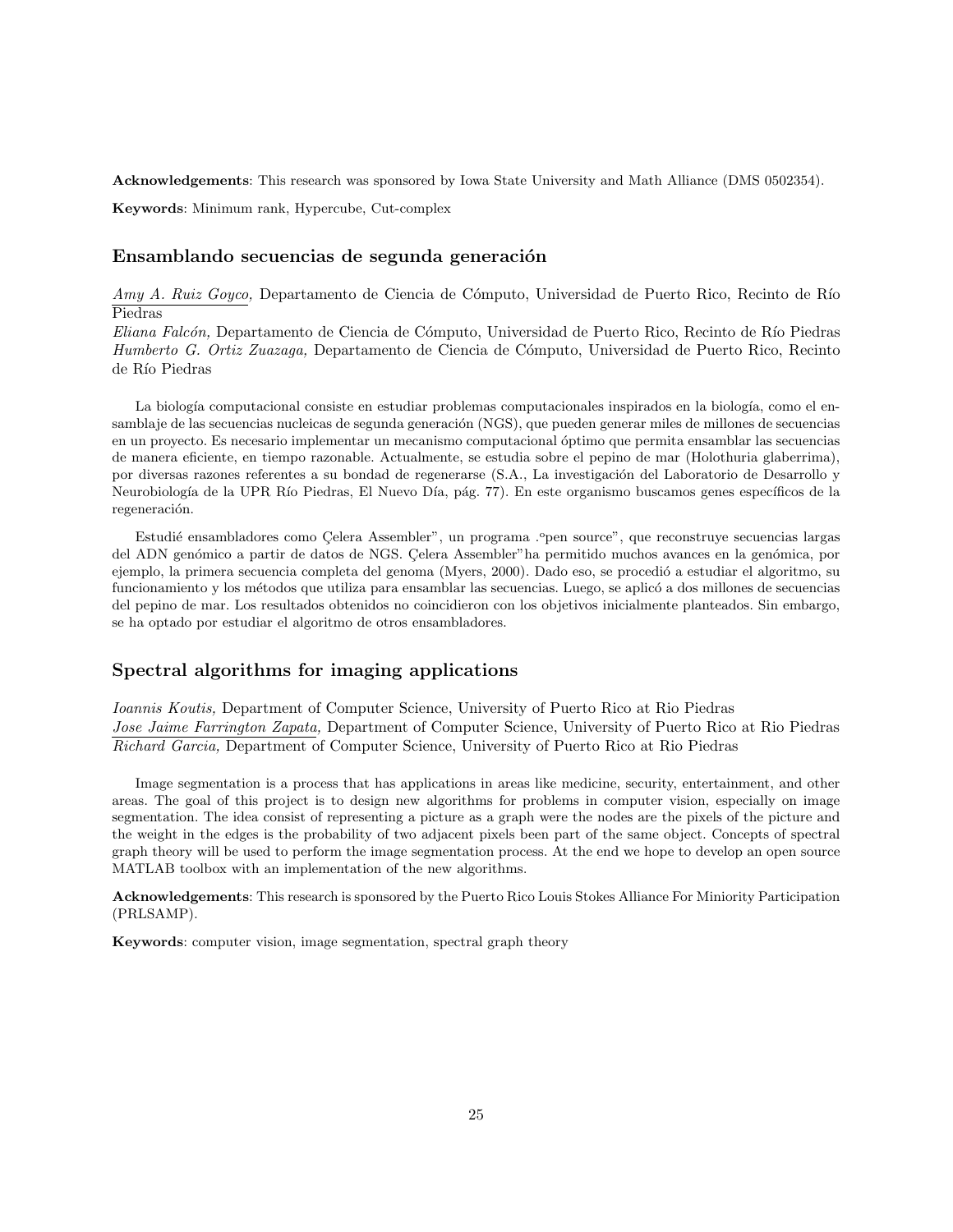# **Generalization of the BIC: objective and robust Student-t test**

*Israel Almodóvar*, Department of Mathematics, University of Puerto Rico, Río Piedras Campus Luis Rául Pericchi, Department of Mathematics, University of Puerto Rico, Río Piedras Campus

The Student-t test, or the comparison of two normal means, is arguably the most basic and fundamental test of the whole statistics for which standard, conventional and objective Bayesian procedures are needed for everyday practice and for teaching. In this poster, first we argue that the most popular Bayesian Student-t tests are inconsistent and strongly subjective, second we propose objectives procedures that are consistent and third we show a synthesis of this procedures, which essentially give rise to the same test. This is a sort of synthesis of Bayesian procedures. The methods that are used to generate the objective procedures are at first sight are very different: the Theory of Intrinsic Priors and the second is based on a Robust Prior (Berger, 1985) which has given rise to a recent substantial refinement of BIC, called PBIC (Prior based Bayesian Information Criterion). Bayesians have long come to terms with the disadvantages of procedures based on Conjugate Priors, because of the desire of closed forms results and simplicity. The Robust Prior also gives closed form results without the disadvantages of Conjugate priors, and there is the name of the Robust Bayesian Student-t test.

**Keywords**: Student-t test, Conjugate Prior, Intrinsic Prior, Robust Prior, Bayes Factor, Hypothesis testing, Consistency of Bayes Factors.

### **Automated creation of virtual network topology and virtual cluster nodes for parallel programming on a single server**

*J. Alejandro Medina-Cruz,* Department of Mathematics, University of Puerto Rico, Río Piedras Campus *Jose Ortiz Ubarri*, Department of Computer Science, University of Puerto Rico, Río Piedras Campus *Humberto G. Ortiz Zuazaga*, Department of Computer Science, University of Puerto Rico, Río Piedras Campus

Broadly speaking, a cluster is a collection of two or more interconnected computers known as nodes. Some clusters are predesigned with these interconnections in mind but, generally, they are independent nodes interconnected by a physical network which allows them to communicate and to share memory, disk space and processors. These requirements are common to most parallel computing frameworks. Virtualization of computer clusters allow programmers to develop parallel software without the need to acquire costly hardware and also provide automated configurations. Simple methodologies for the creation of virtual clusters will be needed in a near future when parallelism starts playing a protagonist role in Computer Science programs all throughout the world. Traditionally, virtualization technologies worry only about cpu and memory and neglect other important resources such as disk usage and network topology. Having many virtual machines running at the same time will eventually bring the host operating system to a crawl, will consume vast amounts of disk space, will make it harder for configuring network services among the virtual network, and will, generally, be harder to maintain. Solaris Zones are a form of virtualization that allow us to run isolated processes while sharing the same kernel instance. Thus, zones consume less memory than a traditional virtual machine while Crossbow allows us to create a virtual network for zone interconnections which is a missing feature in most virtualization suites. Here we show a methodology for the automated creation of efficient virtual cluster nodes and virtual network topology for parallel programming on a single server.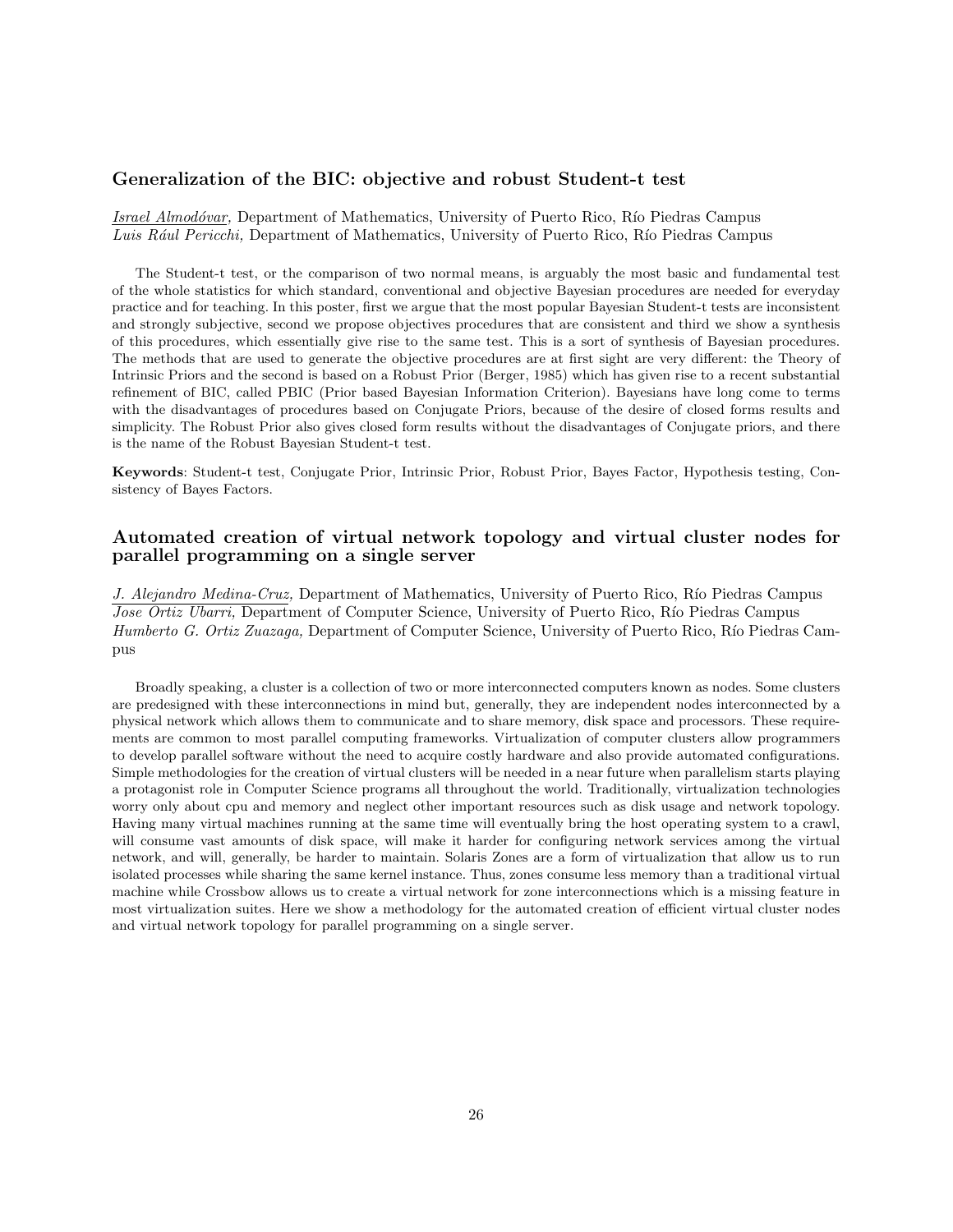# **Poisson model for infantile asthma**

*Jaime Roura,* Biostatistics and Bioinformatics Center, Department of Mathematics, University of Puerto Rico at Río Piedras

*Luis R´aul Pericchi,* Biostatistics and Bioinformatics Center, Department of Mathematics, University of Puerto Rico at Río Piedras

High prevalence of infantile asthma in Puerto Rico led researchers to aim to predict hospital visits based on airborne fungal spore and pollen concentrations, meteorological factors, and/or air quality measures. In this investigation researchers tried to reproduce results from a similar study in Ottawa, Canada (Dales et al 2000), but obtained a model based solely on average daily temperature instead of on fungal spores, ozone, and relative humidity. This research looks to create a similar model using data in Puerto Rico. Limitations regarding the current data and model are discussed.

**Acknowledgements**: We thank Elizabeth Quintero and Dr Benjamín Bolaños (UPR-Medical Sciences Campus, Microbiology Dpt) for providing the data and initiative for this project. This research was sponsored in part by National Science Foundation "STEM: Alan Turing Fellowship"(DUE:0630927) and the Center for Biostatistics and Bioinformatics at the University of Puerto Rico at Río Piedras.

**Keywords**: infantile asthma, fungal spores, poisson model

## Producto modular y su conexión con grafos

*Keishla Lucena Vega, Departamento de Matemáticas, Universidad de Puerto Rico en Mayagüez Reyes M. Ortiz Albino, Departamento de Matemáticas, Universidad de Puerto Rico en Mayagüez* 

Recientemente se ha encontrado una conexión entre las teorías de grafos y de factorizaciones. Este trabajo se ha enfocado particularmente en el caso de las *τ*<sub>2</sub>-factorizaciones y la teoría de grafos. En otras palabras, en la factorización donde se puede multiplicar pares con pares e impares con impares o equivalentemente elementos que pertenecen a la misma clase de equivalencia módulo 2. Presentamos ejemplos y la caracterización del grafo módulo 2 de un número impar. También, se presenta una caracterización de los grafos módulo 2 de números pares.

**Keywords**: factorizations, graphs

# **Fitting a von Bertalanffy growth curve for the Virgin Islands Boa using Bayesian Hierarchical Models**

*Keyla Pag´an Rivera,* Departament of Mathematics and Center for Applied Tropical Ecology and Conservation, University of Puerto Rico, Rio Piedras Campus

*María-Eglée Pérez,* Departament of Mathematics and Center for Applied Tropical Ecology and Conservation, University of Puerto Rico, Rio Piedras Campus

*Peter Tolson,* Toledo Zoo

*Miguel A. Garc´ıa,* Department of Natural and Environmental Resources and Center for Applied Tropical Ecology and Conservation, University of Puerto Rico, Rio Piedras Campus

Using mark-recapture data (so individual age is unknown), we use Bayesian Hierarchical models for fitting a von Bertalanffy growth curve for the Virgin Island boa (Epicrates monensis granti). The model structure used was proposed by Zhang, Lessard and Campbell (2009), and it allows variability in the maximum size L8 and in the growth rate k. Different models are fitted and compared to determine differences by sex and other characteristics.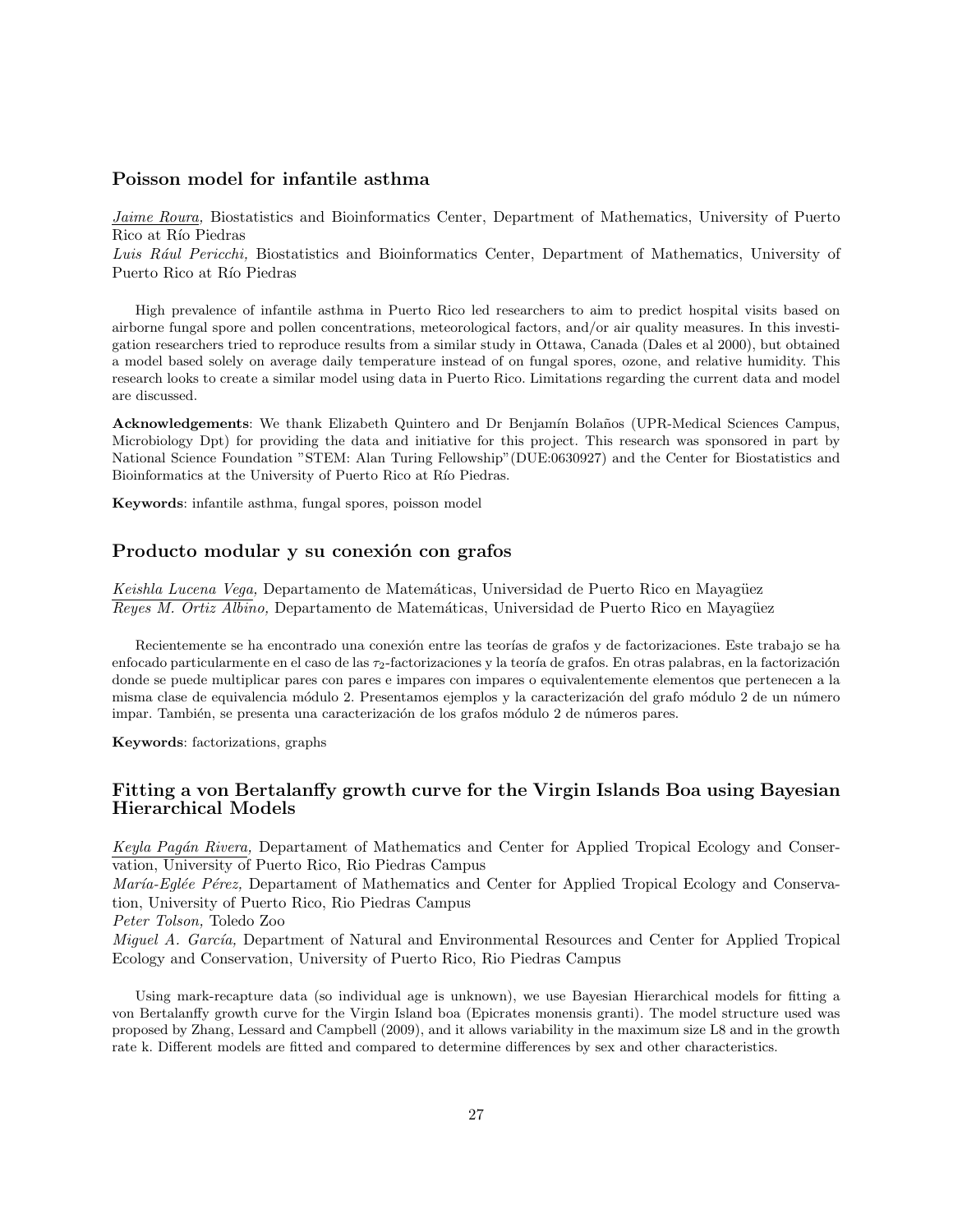**Keywords**: Bayesian statistics, Hierarchical models, von Bertalanffy growth equation.

#### **Link between graphs and comaximal factorizations**

Laura Lopez Cruz, Departamento de Matemáticas, Universidad de Puerto Rico en Mayagüez *Reyes M. Ortiz Albino, Departamento de Matemáticas, Universidad de Puerto Rico en Mayagüez* 

For years mathematicians have studied factorization into irreducible elements. But recently, non-atomic factorizations such as the comaximal factorization have been studied. The comaximal factorization (or  $\tau_{[1]}$ -factorization), defined by the relation  $\tau_{[]}$   $\{(x, y) | [x, y] = 1\}$  a subset of  $\mathbb{Z}^{\sharp} \times \mathbb{Z}^{\sharp}$ , allows a number to be factorized into elements whose greatest common denominator is 1. We studied the properties of the  $\tau_{[]}$ -factorization and found that it satisfies the divisive, associative-preservative, symmetric, among other properties. It does not, however, satisfy the reflexive, multiplicative, and transitive properties. The irreducible elements (or atoms) of the comaximal factorization are all prime numbers and powers of prime numbers, while every other number can be *τ*[ ]-factorized into at least two elements different from  $\pm 1$ . We found that the  $\tau_{\text{}}$ -factorization is best represented by a complete graph.

**Keywords**: factorizations, graphs

# **A statistical suitability map for Mimosa pigra in Puerto Rico: preliminary results based on presence/absence, temperature and precipitation data**

*M. Julio Barrag´an-Arce,* Department of Agricultural Economics and Rural Sociology, University of Puerto Rico, Mayagüez Campus

*Wilfredo Robles, Department of Crop and Environmental Sciences, University of Puerto Rico, Mayagüez* Campus

*William Camacho-Aponte,* Department of Mathematical Sciences, University of Puerto Rico, Mayagüez Campus

*Yetsabel Auccaille Quispe*, Department of Mathematical Sciences, University of Puerto Rico, Mayagüez Campus

Environmental conditions are important determinants of the survival of species. Because the environment changes over space, one would expect a corresponding spatial gradient in the presence/absence of an invasive species. This correspondence is important when evaluating the susceptibility of certain regions to the invasion of foreign pests or when predicting the impact of environmental change on existing living organisms. In the present study we compute a suitability map for Mimosa pigra in Puerto Rico. To do this we use spatially indexed data on presence/absence, temperature and precipitation, all originally available in ArcGIS data formats. The data on presence/absence is unusual in that normally only presence data is available for these kind of studies. The statistical model consists of a logistic regression which is estimated in R with presence/absence as the dependent variable and temperature and precipitation as the independent variables. The results include a constant, a temperature parameter and precipitation parameter. The estimated equation was then used to predict the suitability index level of each point in space (pixel) given its temperature and precipitation levels. These data points were then exported back to ArcGIS for visualization purposes. The resulting suitability map performed better visually than a rule based suitability map when overlapping the presence/absence data. This map was used by Barragán and Henríquez (2011) as an input in a mathematical model of the spread of this invasive species over Puerto Rico. In addition, because the data include both presence and absence occurrences, it was possible to estimate the bias introduced if only presence data are used and no amendments are made to the statistical model in order to take into account this non-random data structure. This kind of bias is commonly introduced in the suitability map literature. Several improvements were suggested for future consideration, such as the inclusion of additional variables (e.g., soil use) and the explicit recognition of spatial correlation in the estimation of the regression parameters.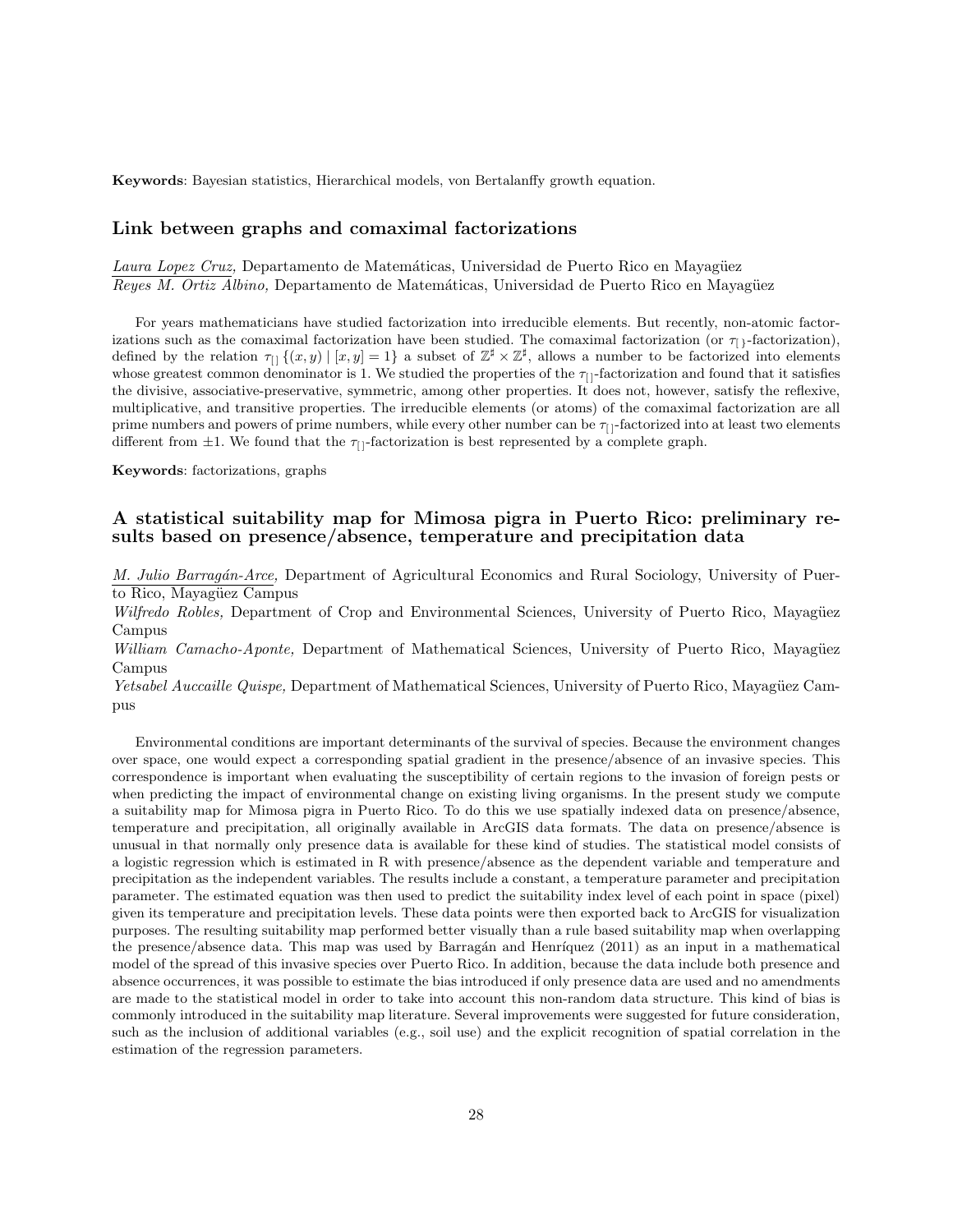# Estimado de la tensión superficial en una nanogota de Argón basada en una simulación por dinámica molecular

*Mirgery Medina Cuadrado,* Departamento de Matem´aticas, Universidad de Puerto Rico en Humacao  $\overline{Cartos Cortés \ Martínez, D}$ epartamento de Matemáticas, Universidad de Puerto Rico en Humacao *Jos´e Sotero Esteva,* Departamento de Matem´aticas, Universidad de Puerto Rico en Humacao *Preston Moore,* Department of Chemistry, University of the Sciences in Philadelphia, Philadelphia, PA

Existe evidencia experimental que demuestra que el comportamiento de la materia a gran escala no necesariamente es igual a su comportamiento a escala atómica. Esta investigación científica se basa en estudiar el comportamiento de los átomos en una nanogota de Argón para recopilar información que nos permita estudiar el fenómeno de la tensión superficial a escalas nanométricas. La tensión superficial es una propiedad de los líquidos causada por las fuerzas intermoleculares que le atribuye a su superficie la facultad de actuar como una lámina elástica. En la primera etapa de este trabajo hemos corroborado la existencia de una fase intermedia de ´atomos entre la fase l´ıquida y gaseosa de la nanogota líquida. El procedimiento experimental emplea la técnica de dinámica molecular para simular una nanogota de Argón al vacío. La simulación de dinámica molecular es una herramienta que nos permite integrar el uso de la computadora y que provee alternativas para la manipulación de los materiales a nivel atómico. La segunda etapa de este proyecto contempla la simulación de la nanogota de Argón sobre una superficie de grafeno. Para este trabajo, hemos integrado el uso de un interfaz escrito en Python, MoSDAS, que complementa el programa de visualización molecular VMD y ofrece opciones adicionales para el manejo de las estructuras. MoSDAS fue diseñado por un grupo de estudiantes de investigación anterior y hemos aumentado sus utilidades incorporando funciones para construir nuevas estructuras, métodos adicionales para la manipulación de los materiales y gráficos que permiten realizar un análisis mientras ocurre la simulación.

**Acknowledgements**: Este trabajo es auspiciado por el programa PREM de la Universidad de Puerto Rico en Humacao (NSF No. DMR-0934195).

Keywords: tensión superficial, simulación, dinámica molecular

#### **Boundary approximation in the finite element modeling of micropolar plates**

*Roman Kvasov,* Computing and Information Science and Engineering PhD Program, University of Puerto Rico at Mayagüez

*Lev Steinberg,* Department of Mathematics, University of Puerto Rico at Mayagüez

We consider Micropolar (Cosserat) elastic plates. The elastic materials of these plates respond to spin inertia and body and surface couples, as a consequence, they exhibit certain new static effect, couple stresses and more general type of deformation. The Galerkin finite element method (FEM) has been applied to an extension of Reissner plate theory for micropolar plates of moderate thickness. This method allows us to accurately simulate the bending deformation of the micropolar elastic plates of different shapes and boundary conditions. The estimation of the error in L2-norm of the numerical simulation of the bending of a rectangular plate shows quadratic rate of convergence of the method. We will present a new efficient boundary approximation algorithm for the plates of different shapes, which allows us to split the boundary conditions to simpler forms. Preliminary numerical computations for different shapes of domain show convergence to the solution of the system with original boundary condition. We will also discuss theoretical aspects of this type of convergence and its rate.

**Acknowledgements**: We want to thank Dr. Paul Castillo of the University of Puerto Rico at Mayagüezfor his collaboration and helpful discussions. The authors also acknowledge that the publication of this work has been possible in part by the support of CISE fellowship (2010).

**Keywords**: Cosserat elasticity, Galerkin finite element method, elliptic systems of partial differential equations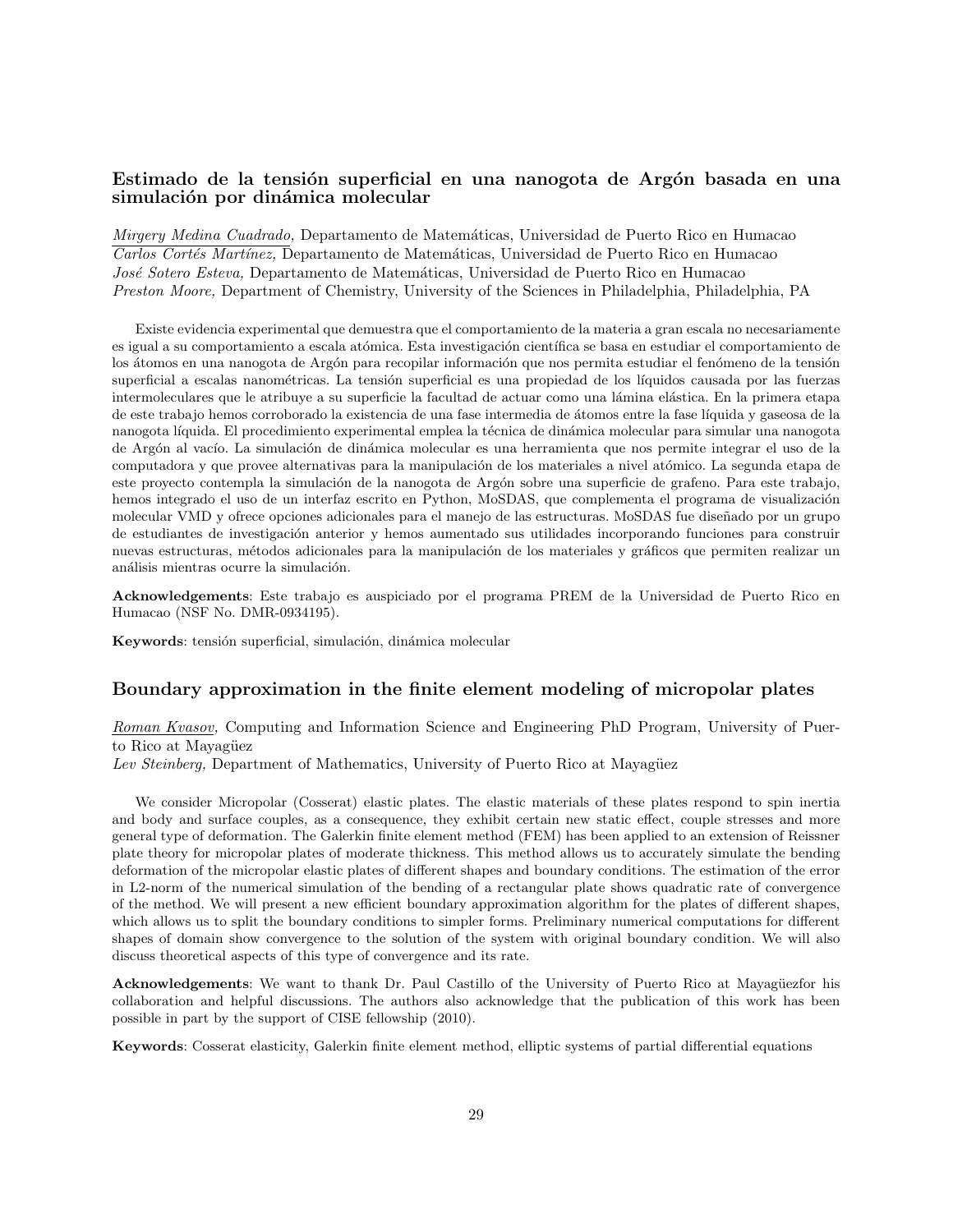#### **Food consumption patterns: preliminary data from Puerto Rico**

*M. Julio Barrag´an-Arce,* Department of Agricultural Economics and Rural Sociology, University of Puerto Rico, Mayagüez Campus

*Yetsabel Auccaille Quispe, Department of Mathematical Sciences, University of Puerto Rico, Mayagüez Cam*pus

Obesity is a growing health problem in contemporary Puerto Rico. Overeating and unbalanced diets are among the causes of obesity. In the present study we explore socioeconomic factors behind the food consumption patterns of urban Puerto Rico households. We use data obtained from a representative survey of urban household income and expenditure. This survey was conducted in the period 1999 to 2003 by the Puerto Rico Department of Labor and Human Resources and was originally designed to calculate the Consumer Price Index. In all regressions, the dependent variable was expenditure in some food group. The independent variables used were total spending on consumer goods, level of education of the household head and household size. The estimation method was either ordinary least squares or weighted OLS whenever heteroscedasticity was diagnosed. Several functional forms were estimated. The doublelogarithmic function gave the best fit in 11 out of the 16 food groups. An interesting result of the study is that the elasticities of food consumption and of flours consumption with respect to the number of years of education of the head of household were, respectively, -0.79 and -0.05. In other words, more education is associated with less food intake, and a more balanced diet (less carbohydrate consumption). Other education elasticities were equally suggestive: high carbohydrate or fat foods such as baked goods, beef and pork meat had negative elasticities, while healthier white meats had positive elasticities. However, these elasticities were not statistically significant. Income elasticity for aggregate food consumption was 1.83. Income elasticies for individual food groups were all positive, less than one and statistically significant. Only beef meat and fruits had income elasticities greater than 0.50. Hence, for each subgroup, more income increases food consumption but less that proportionally.

#### **N´umero de Waring en ecuaciones en cuerpos finitos**

Zahir Mejias, Departamento de Ciencia de Cómputos, Universidad de Puerto Rico en Río Piedras *Jean-Karlo Accetta,* Departamento de Ciencia de Cómputos, Universidad de Puerto Rico en Río Piedras *Ivelisse Rubio,* Departamento de Ciencia de Cómputos, Universidad de Puerto Rico en Río Piedras *Francis Castro*, Departamento de Ciencia de Cómputos, Universidad de Puerto Rico en Río Piedras *Ioannis Koutis, Departamento de Ciencia de Cómputos, Universidad de Puerto Rico en Río Piedras* 

El problema del N´umero de Waring es hallar el n´umero m´ınimo de variables, *δ*(*d, p*), necesarias para que una ecuación de forma  $x_1^d+x_2^d+...+x_n^d=\beta$  tenga soluciones en los naturales para cualquier número natural *β*. En nuestro caso, trabajamos con ecuaciones sobre cuerpos finitos *Fp*, donde *p* es primo. Existen teoremas que nos permiten el c´alculo del n´umero de Waring para ciertos valores de *p* y *d*. Otros teoremas nos dan cotas, dependiendo de *d*, para valores de *p* tales que  $\delta(d, p) = 2$ . En general, no es fácil saber cuales son los valores de *p* y *d* para los cuales no se conoce el n´umero de Waring. En nuestro trabajo, determinamos casos en los cuales el n´umero de Waring no se conoce y usando programas en C++ computamos algunos de estos valores. Al final deseamos obtener una tabla con resultados de números de Waring sobre cuerpos finitos.

Keywords: Número de Waring, cuerpo finito, solución de ecuaciones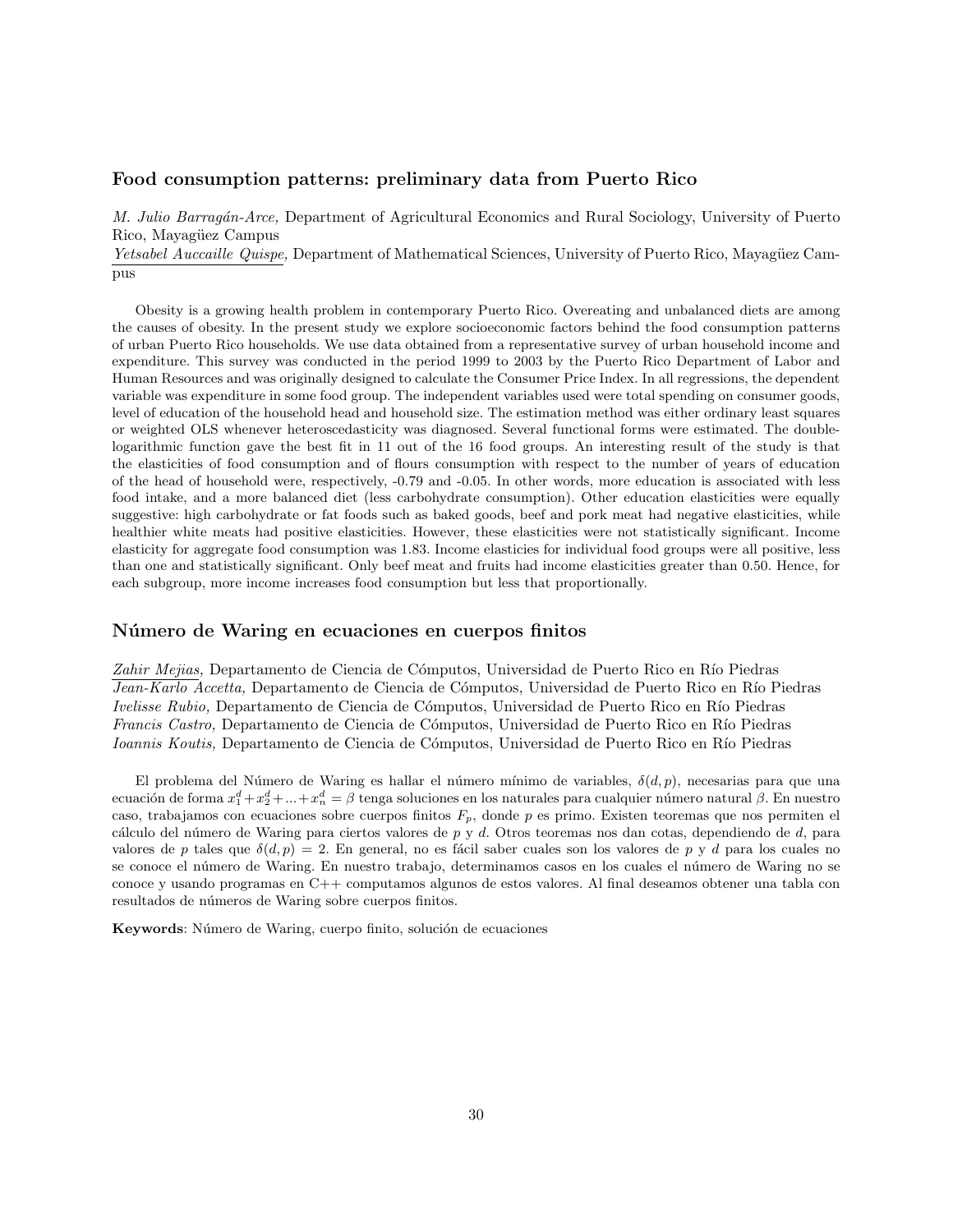# **´Indice alfab´etico**

Neco-Arroyo, María, 24

Accetta, Jean-Karlo, 30 Acu˜na Fernandez, Edgar, 12 Akhtar, Reza, 23 Almodóvar, Israel, 26 Anderson, Daniel D., 22 Aparicio Carrasco, Ana María, 12 Araujo Martinez, Carlos, 12 Arce Nazario, Rafael, 21 Arp, Ashley, 23 Auccaille Quispe, Yetsabel, 28, 30

Barragán-Arce, M. Julio, 18, 28, 30 Barragán-Herbas, Isabella, 18 Beltrán, Viviana, 23 Berríos Cádiz, Fernando, 17 Bollman, Dorothy, 9, 14, 19, 20

Cáceres, Alberto, 24 Cabrera-Cruz, Greichaly, 23 Camacho-Aponte, William, 28 Campos, Eva, 10 Castillo-Chavez, Carlos, 8 Castro, Francis, 6, 9, 15, 30 Colón Reyes, Omar, 19 Collins, Dennis Glenn, 14 Cortés Martínez, Carlos, 29 Cortez, Ricardo, 9

Díaz, Alexander, 11 Dejter, Italo J., 12 Donev, Aleksandar, 6

Emamy-K, M.Reza, 24

Falcón, Eliana, 25 Farrington Zapata, Jose Jaime, 25 Flores, Zachary, 11

García, Miguel A., 27 Garcia, Richard, 25 Gordillo, Luis F., 19

Henriquez, Iván, 18 Hernández Viera, Marian, 9 Hernandez Carrasquillo, Grisel, 24 Hogben, Leslie, 24

Janwa, Heeralal, 23

Kaminski, Michael, 23 Koutis, Ioannis, 25, 30 Kvasov, Roman, 29

Lopez Cruz, Laura, 28 Lozano, Elio, 14 Lucena Vega, Keishla, 27

Marazzi Santiago, Mario, 7 Marcano, Mariano, 19 Martinez-Planell, Rafael, 21 McGee, Daniel, 13 McKee, Ginger, 15 Medina Cuadrado, Mirgery, 29 Medina, Luis, 9, 15 Medina-Cruz, J. Alejandro, 26 Mejias, Zahir, 30 Melendez-Rosario, Glorimar, 16 Moore, Preston, 10, 29 Moreno, Oscar, 16 Morrison, Michael, 15 Musial, Peter, 21

Nadal-Quirós, Mónica, 19 Negrón-Marrero, Pablo V., 10, 20, 23

Orozco, Edusmildo, 9, 14, 21 Ortiz Albino, Reyes M., 22, 27, 28 Ortiz Ubarri, Jose, 16, 21, 26 Ortiz Zuazaga, Humberto G., 25, 26 Ortiz-Navarro, Juan, 17

Pérez, María-Eglée, 27 Pagán Rivera, Keyla, 27 Pericchi, Luis Rául, 13, 26, 27

Ríos-Soto, Karen, 8, 16 Rivera, Axel, 17 Robles, Wilfredo, 28 Rojas-Arenaza, Miriam, 10 Romero, Juan, 8 Roura, Jaime, 27 Rubio, Ivelisse, 9, 15, 30 Ruiz Goyco, Amy A., 25

Sivaloganathan, Jeyabal, 20 Song, Baojun, 8 Sotero Esteva, José, 10, 17, 29 Steinberg, Lev, 29 Suazo, Erwin, 15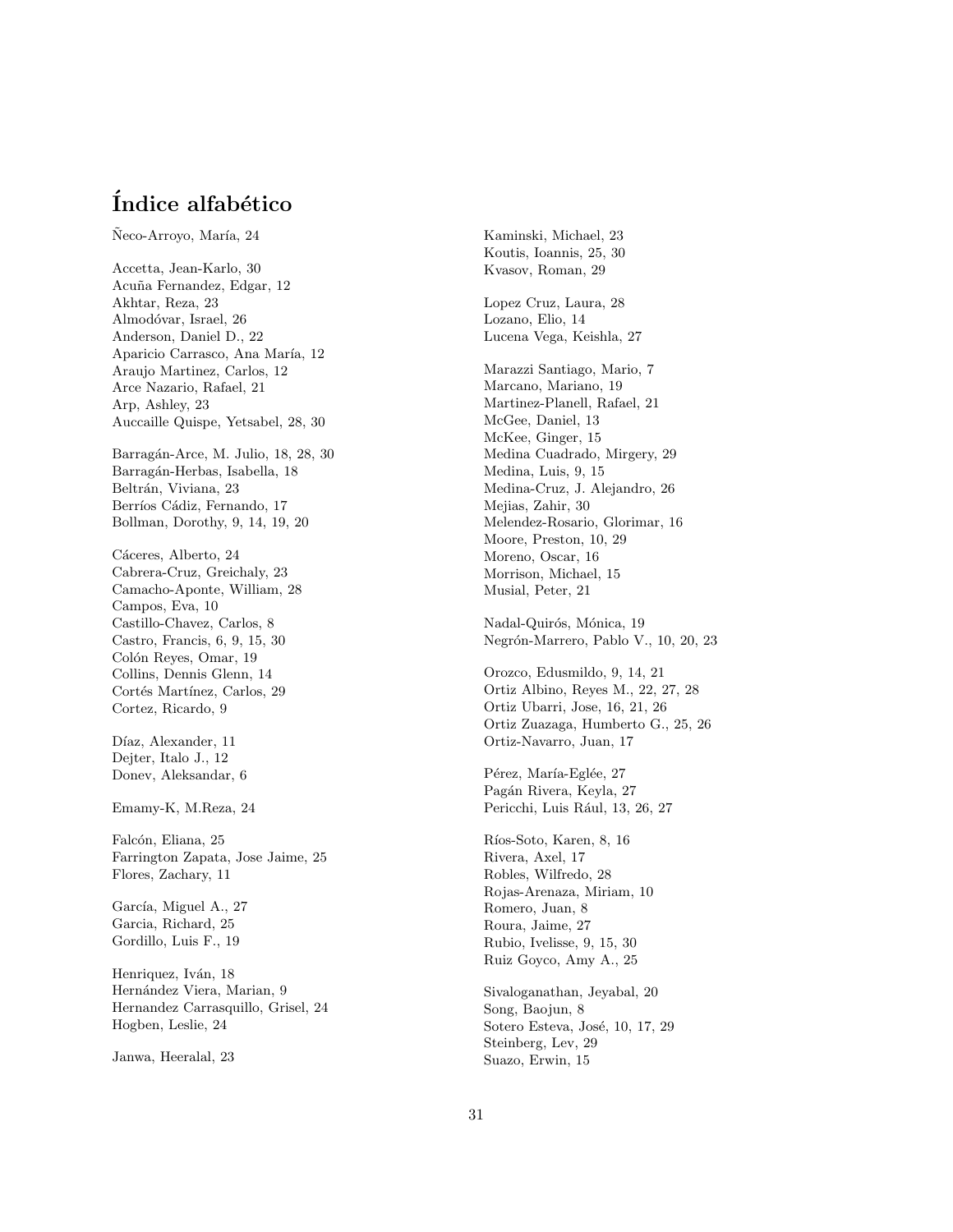Tolson, Peter, 27 Tomaiconza Ataulluco, Oscar, 19 Torres Núñez, David A., 13 Torres-Aponte, Héctor D., 24

 $\it{V\'elez-Santiago},$  Alejandro, 11 VanExel, Jasmine, 23 Vasquez, Markus, 11 Vernon, Davian, 23 Villanueva Cueva, Alfredo, 12

Washington, Cory, 23

Yupanqui Huamán, Oscar, 20